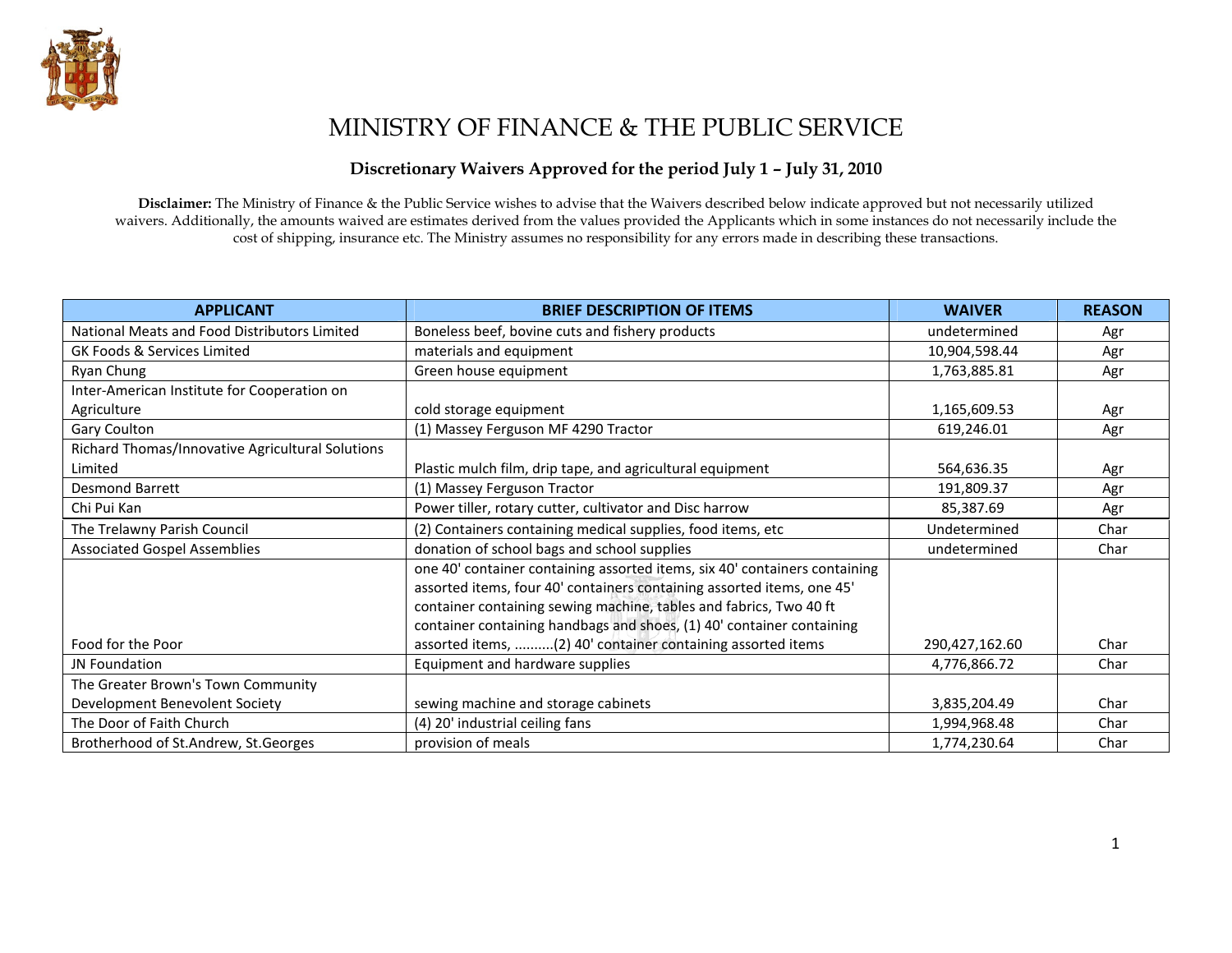

| <b>APPLICANT</b>                                | <b>BRIEF DESCRIPTION OF ITEMS</b>                                           | <b>WAIVER</b> | <b>REASON</b> |
|-------------------------------------------------|-----------------------------------------------------------------------------|---------------|---------------|
| Diabetes Association of Jamaica                 | medical products                                                            | 772,878.90    | Char          |
| Jamaica Association for the Deaf                | Audiological equipment                                                      | 597,464.51    | Char          |
| Lighthouse Assembly Ministries                  | 13 AC units 3600 BTU                                                        | 586,030.88    | Char          |
| Miracle Temple Ministries Inc                   | (1) tent, musical items etc                                                 | 558,750.13    | Char          |
| Jamaica Society for the Blind                   | 500 white canes, 5 perkins braillers and one vision tester optec 5500p      | 497,457.79    | Char          |
| Sharing is Caring Foundation                    | <b>Charitable Goods</b>                                                     | 407,296.81    | Char          |
|                                                 | (25) Boxes of men, women and children's clothing etc, Ocean Freight         |               |               |
| Yvonne ComManu/Modore Ministries                | service and inland freight                                                  | 255,090.84    | Char          |
| <b>Church of Nazarene</b>                       | (1) medical chair                                                           | 196,145.74    | Char          |
|                                                 | (13) barrels containing toys, books , clothing etc, (13) barrels containing |               |               |
| <b>Ewarton Church of Christ</b>                 | used clothes, shoes toys etc                                                | 184,009.94    | Char          |
| <b>Environmental Foundation Of Jamaica</b>      | 2008 Honda Twister CBX250 Motorcycle                                        | 160.709.00    | Char          |
| Students Christian Fellowship & Scripture Union | 4000 December 2010 Daily Bread Booklets                                     | 155,452.50    | Char          |
| <b>Epworth Citizens Association</b>             | (11) barrels containing food items, toiletries and school supplies          | 141,393.91    | Char          |
| Ocho Rios Methodist Church                      | (1) 3M Digital projector X95i,5000 Lumens                                   | 129,327.94    | Char          |
| Monex Limited/Sir John Golding Rehabilitation   |                                                                             |               |               |
| Center                                          | Raw materials                                                               | 113,287.98    | Char          |
| Missionaries of the Poor                        | musical items, 40' container containing food items and clothing             | 108,057.05    | Char          |
| Holy Cross Roman Catholic Church                | Meals by Chung's Catering Service Ltd                                       | 75,609.14     | Char          |
| Rose Hall Development Limited                   | soccer balls , soccer bags etc                                              | 70,670.88     | Char          |
|                                                 | On thousand velvet pouches and one thousand checkered pens to               |               |               |
| Jamaica Methodist District                      | distribute as souvenirs                                                     | 65,445.74     | Char          |
| Martin Castle Seventh-Day Adventist Church      | (9) barrels containing food items, clothing etc                             | 61,972.84     | Char          |
| Stewart Mountain S.D.A Church                   | (6) barrels containing food items, school supplies etc                      | 57,400.00     | Char          |
| Inited Nation's Children's Fund                 | household and personal effects                                              | 56,570.62     | Char          |
| <b>Esther Heath</b>                             | (12) barrels and (6) boxes                                                  | 53,079.79     | Char          |
| Ronald Johns                                    | donation of computerize wheelchair                                          | 47,754.45     | Char          |
| Patricia Smith                                  | (9) barrels and (4) cartons                                                 | 38,044.41     | Char          |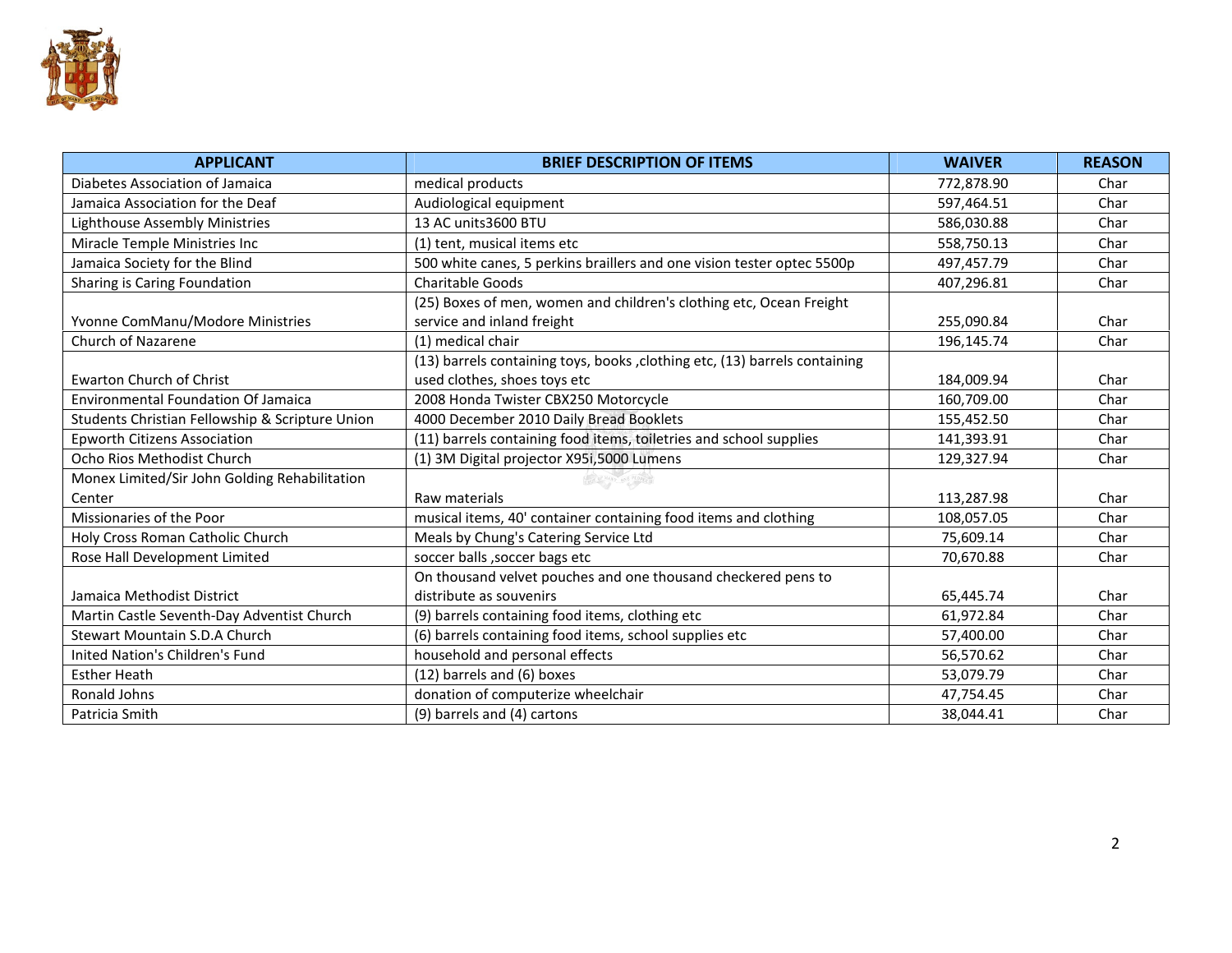

| <b>APPLICANT</b>                                   | <b>BRIEF DESCRIPTION OF ITEMS</b>                                        | <b>WAIVER</b>  | <b>REASON</b> |
|----------------------------------------------------|--------------------------------------------------------------------------|----------------|---------------|
| <b>Goodnews Mission</b>                            | (1000) T-Shirts                                                          | 35,423.06      | Char          |
| <b>Forefront Exploits Mission</b>                  | one 40ft container containing clothing, books, food etc.                 | 35,367.31      | Char          |
| The Religious Society of Friends (Quakers) Jamaica |                                                                          |                |               |
| <b>Yearly Meeting</b>                              | (3000) t-shirt, three plastic totes containing bible school supplies     | 32,508.60      | Char          |
| Stony Seventh Day Adventist Church                 | Seven barrels containing new and used shoes and clothing                 | 32,045.55      | Char          |
| Bay Road Wesleyan Holiness Church                  | public address systems                                                   | 24,947.50      | Char          |
| <b>Hilton Penn</b>                                 | (16) boxes containing items of clothing, shoes etc                       | 22,968.04      | Char          |
| Leonie Halliday                                    | (3) barrels of groceries                                                 | 20,423.85      | Char          |
| National Council For Senior Citizens               | 4 barrels, 2 boxes, 1 bin containing clothes, adult diapers, books, etc. | 18,031.55      | Char          |
|                                                    | 10 boxes and 2 barrels contain clothing, shoes toiletries, watches and   |                |               |
| SOS Children's Village of Jamaica Foundation       | accessories, etc., (10) used computers                                   | 17,751.14      | Char          |
| The Heart Foundation of Jamaica                    | 1000 Spectacle frames                                                    | 17,019.88      | Char          |
| North Jamaica Conference of Seventh-Day            |                                                                          |                |               |
| Adventists                                         | (7) barrels containing shoes, clothing, food toiletries etc              | 16,103.29      | Char          |
| Bamboo Seventh-Day Adventist Church                | (7) barrels containing shoes, clothing, food toiletries                  | 15,923.94      | Char          |
| <b>Ephesus Seventh-Day Adventist</b>               | Two barrels containing food and clothing                                 | 8,688.74       | Char          |
| Fletchers Grove Baptist Church                     | (2) barrels containing used clothing, books and bags                     | 8,688.74       | Char          |
| The Jamaica Legion                                 | (3) pallets of artificial poppies                                        | 6,659.94       | Char          |
| National Insurance Fund                            | Land                                                                     | undetermined   | Govt          |
| <b>Brian Wynter</b>                                | Household and personal effects                                           | undetermined   | Govt          |
| Jamaica Urban Transit Company                      | diesel fuel and lubricants                                               | undetermined   | Govt          |
| Ministry of Foreign Affairs and Foreign Trade      | equipment                                                                | undetermined   | Govt          |
| National Works Agency                              | <b>Retention Bond</b>                                                    | undetermined   | Govt          |
| Wigton Wind Farm                                   | installation crane, container of tools, (4) 679 kVAr capacitors          | 152,838,201.59 | Govt          |
|                                                    | (3) 2010 Toyota Hilux double cab pick up, (1) 2010 Suzuki Grand Vitara,  |                |               |
| <b>National Water Commission</b>                   | (10) water trucks,                                                       | 31,742,179.84  | Govt          |
|                                                    | Equipment including hydraulic hammer, piling frame, piling equipment,    |                |               |
|                                                    | excavator, etc., Two 2010 Toyota D/cab 4x4 2.5 pick up, 2010 Toyota      |                |               |
|                                                    | Hilux 4x4 D/cab pick up, 2010 Toyota Hiace Panel Van, 2010 Suzuki        |                |               |
| Kier Construction Limited (KCL)                    | 2.01Grand Vitara                                                         | 11,892,714.89  | Govt          |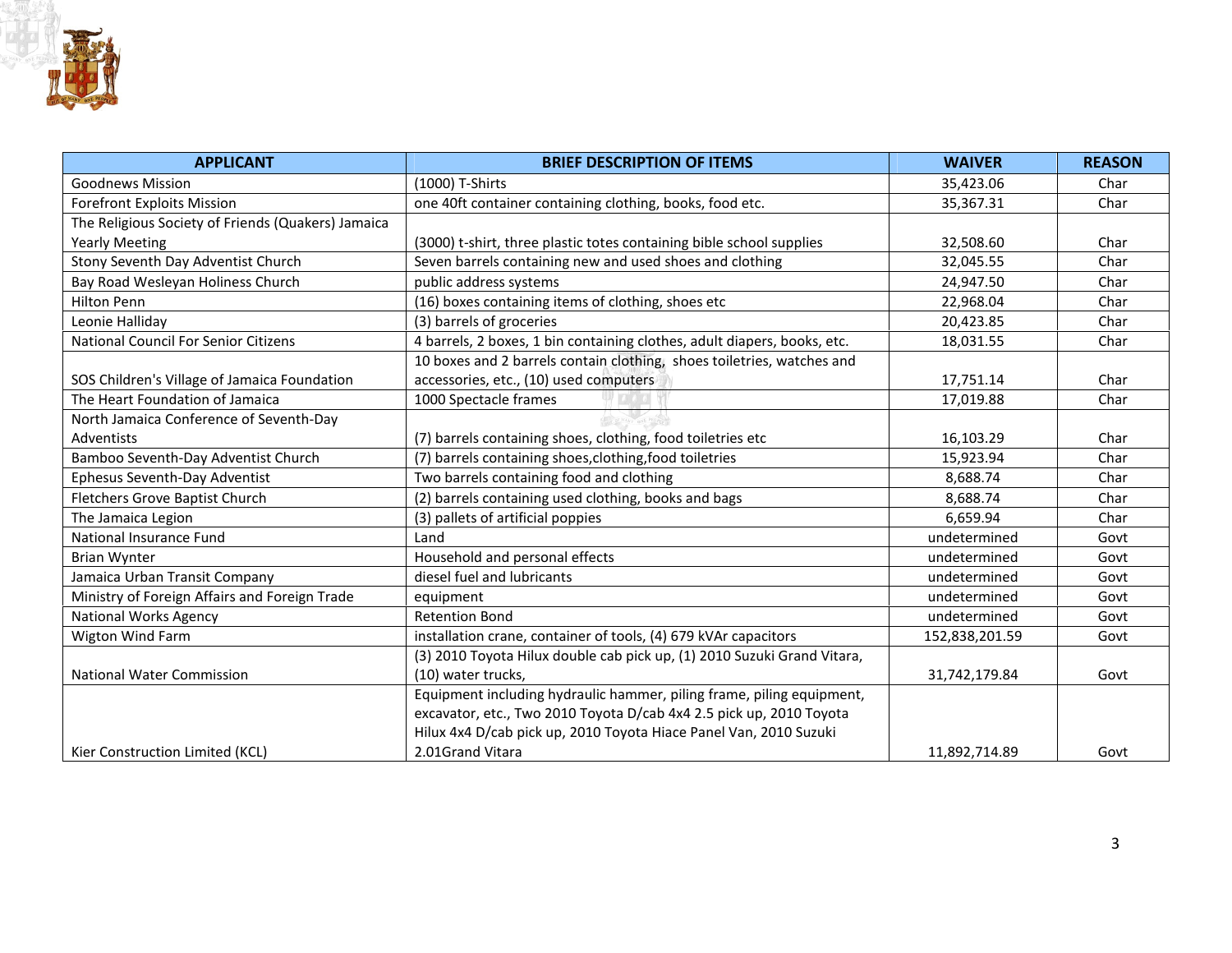

| <b>APPLICANT</b>                                 | <b>BRIEF DESCRIPTION OF ITEMS</b>                                          | <b>WAIVER</b> | <b>REASON</b> |
|--------------------------------------------------|----------------------------------------------------------------------------|---------------|---------------|
|                                                  | (4) 2011 Mitsubishi L200, (14) 2011 Mitsubishi L200, (5) 2010 Toyota       |               |               |
| China Harbour Engineering CO Ltd                 | Hilux, (1) 2010 Honda Accord, (1) Toyota Coaster Bus                       | 11,068,576.08 | Govt          |
| Bouygues Travaux Publics-Jamaica Branch          | 2008 Maniton Telescopic handler                                            | 4,559,240.81  | Govt          |
| Ministry of Transport & Works                    | (3) 2009 Toyota Coasters                                                   | 3,954,379.53  | Govt          |
| Jamaica Trade and Invest                         | New bond on (3) film industry projects, equipment                          | 3,768,168.32  | Govt          |
| Ministry of Transport and Works                  | (50) Volvo B12B bus                                                        | 3,426,190.63  | Govt          |
| Yallahs High School                              | one 2010 Toyota Coaster Bus                                                | 1,483,515.18  | Govt          |
| Ministry of National Security                    | (4) 2006 Toyota Corolla                                                    | 1,462,919.17  | Govt          |
| Inland Revenue Department                        | (1000) motor vehicle certificate                                           | 1,352,174.83  | Govt          |
| <b>EHC Industries Ltd</b>                        | desks and chairs                                                           | 870,155.46    | Govt          |
| The Port Authority                               | (1) 2006 Toyota Sienna SUV                                                 | 364,761.80    | Govt          |
|                                                  | 40 ft container of furniture and medical supplies, 1 barrel containing     |               |               |
| Office of the Minister                           | household items                                                            | 139,483.63    | Govt          |
| Ardene High School                               | air condtion unit etc, Air condition unit and accessories                  | 127,544.26    | Govt          |
| Meteorological Service                           | radiosondes-reconn, radiosonde balloons etc                                | 81,013.41     | Govt          |
| Devon All Age School                             | (3) computers, (2) printers, (1) scanner, school bags etc                  | 60,092.41     | Govt          |
|                                                  | 3 barrels containing school supplies and fod items, (3) barrels containing |               |               |
|                                                  | school supplies and food items, (3) barrels containing school supplies and |               |               |
| Victoria Primary School                          | food items                                                                 | 58,847.75     | Govt          |
| <b>Falmouth Infant School</b>                    | school furniture                                                           | 53,003.16     | Govt          |
| Ministry of Health                               | Novametrix Oxypleth 520 Digital Pulse Oximeter                             | 50,436.59     | Govt          |
| Calabar High School                              | apparel being donated by Puma                                              | 45,619.96     | Govt          |
| Excelsior High School                            | clothing items                                                             | 35,335.44     | Govt          |
| Hanover Educational Institute                    | (3000) identification cards                                                | 18,027.68     | Govt          |
| Wealth Masters International/Pro Video Solutions | Promotional Items including speakers, mixer, wireless mikes, etc.          | 9,600,362.39  | <b>JTB</b>    |
|                                                  | (120) small pads w/ pens etc., 10' standing pop up display w/ mural        |               |               |
|                                                  | lights, Promotional Items, 200 cotton beach bags, 200 presentation         |               |               |
| Caribbean Cardiac Society/Cleveland Clinic       | folders, 1000 business cards, 200 tri-fold brochures                       | 5,210,000.67  | <b>JTB</b>    |
| 876 Media Limited                                | (30,000) booklets Lets Eat Out guides                                      | 560,937.07    | <b>JTB</b>    |
| Food Ingredients Limited                         | Hydro Palm oil, soya oil, sesame oil, Palm olien                           | undetermined  | Manu/Mod      |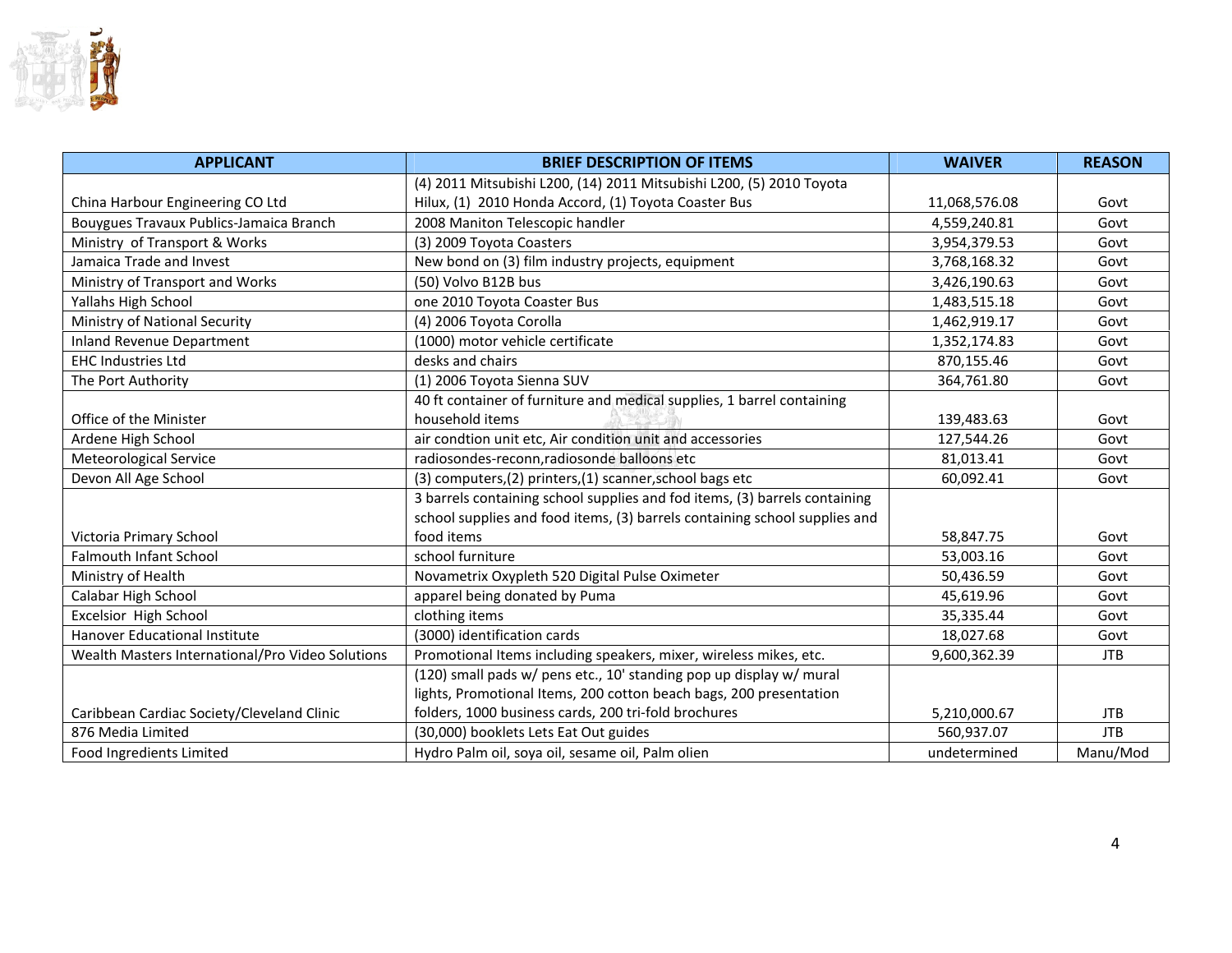

| <b>APPLICANT</b>                              | <b>BRIEF DESCRIPTION OF ITEMS</b>                                   | <b>WAIVER</b> | <b>REASON</b> |
|-----------------------------------------------|---------------------------------------------------------------------|---------------|---------------|
|                                               | Ground mace, ground ginger, thyme leaves, mustard flour, ground     |               |               |
| King Pepper Products Ltd.                     | tumeric                                                             | undetermined  | Manu/Mod      |
| Local Spice Ltd                               | Materials and equipment                                             | undetermined  | Manu/Mod      |
| Lyn Bakers and General Supply Company Limited | Instant yeast, raisins, currants.                                   | undetermined  | Manu/Mod      |
| SNH Worldwide Trading Company Limited         | Raisins                                                             | undetermined  | Manu/Mod      |
|                                               | Materials and equipment, Manu/Manufacturing items, Boxes for use in |               |               |
| Wisynco Group Limited                         | the Manu/Manufacturing process                                      | 5,510,011.58  | Manu/Mod      |
| J Wray and Nephew                             | purchase of equipment and material                                  | 5,276,161.68  | Manu/Mod      |
| <b>Best Dressed Chicken</b>                   | Corrugated boxes, Boxes for use in the Manu/Manufacturing process   | 2,839,641.76  | Manu/Mod      |
| Jamaica Broilers Group Limited                | Two sets of Manu/Manufacturing items, Corrugated boxes              | 2,430,181.84  | Manu/Mod      |
| Jamaica Manu/Manufacturers' Association Ltd.  | Paper                                                               | 2,064,931.15  | Manu/Mod      |
| Polypet Ltd                                   | Materials and equipment                                             | 1,825,237.81  | Manu/Mod      |
| <b>Continental Baking Company</b>             | purchase of equipment and material                                  | 1,422,784.04  | Manu/Mod      |
| Lascelles Limited                             | purchase of equipment and material                                  | 1,404,400.04  | Manu/Mod      |
| Caribbean Broilers Jamaica Ltd                | Corrugated boxes                                                    | 1,147,275.86  | Manu/Mod      |
| Tripple C Manu/Manufacturing                  | materials and equipment                                             | 1,019,593.08  | Manu/Mod      |
| Island Products Manufacturing Company Limited | W<br>-907<br>purchase of equipment and material                     | 997,776.74    | Manu/Mod      |
| Today's Home Cantre Ltd                       | Materials and equipment                                             | 815,289.02    | Manu/Mod      |
| Continental Baking Company Limited            | Materials and equipment                                             | 780,562.89    | Manu/Mod      |
| Newport Mills Ltd                             | materials and equipment                                             | 762,898.60    | Manu/Mod      |
| Vinyflex Jamaica Ltd.                         | Materials and equipment                                             | 621,575.35    | Manu/Mod      |
| Caribbean Brands Ltd                          | Materials and equipment                                             | 529,972.13    | Manu/Mod      |
| Jamaica Aggregates Ltd                        | two sets of materials and equipment                                 | 474,138.48    | Manu/Mod      |
| Ryco Jamaica Limited                          | Materials and equipment                                             | 395,416.97    | Manu/Mod      |
| <b>Pioneer Meat Products</b>                  | Materials and equipment                                             | 252,966.71    | Manu/Mod      |
| Lascelles Ltd                                 | materials and equipment                                             | 229,279.62    | Manu/Mod      |
| <b>CANJAM Trading Limited</b>                 | water pump/service                                                  | 227,705.08    | Manu/Mod      |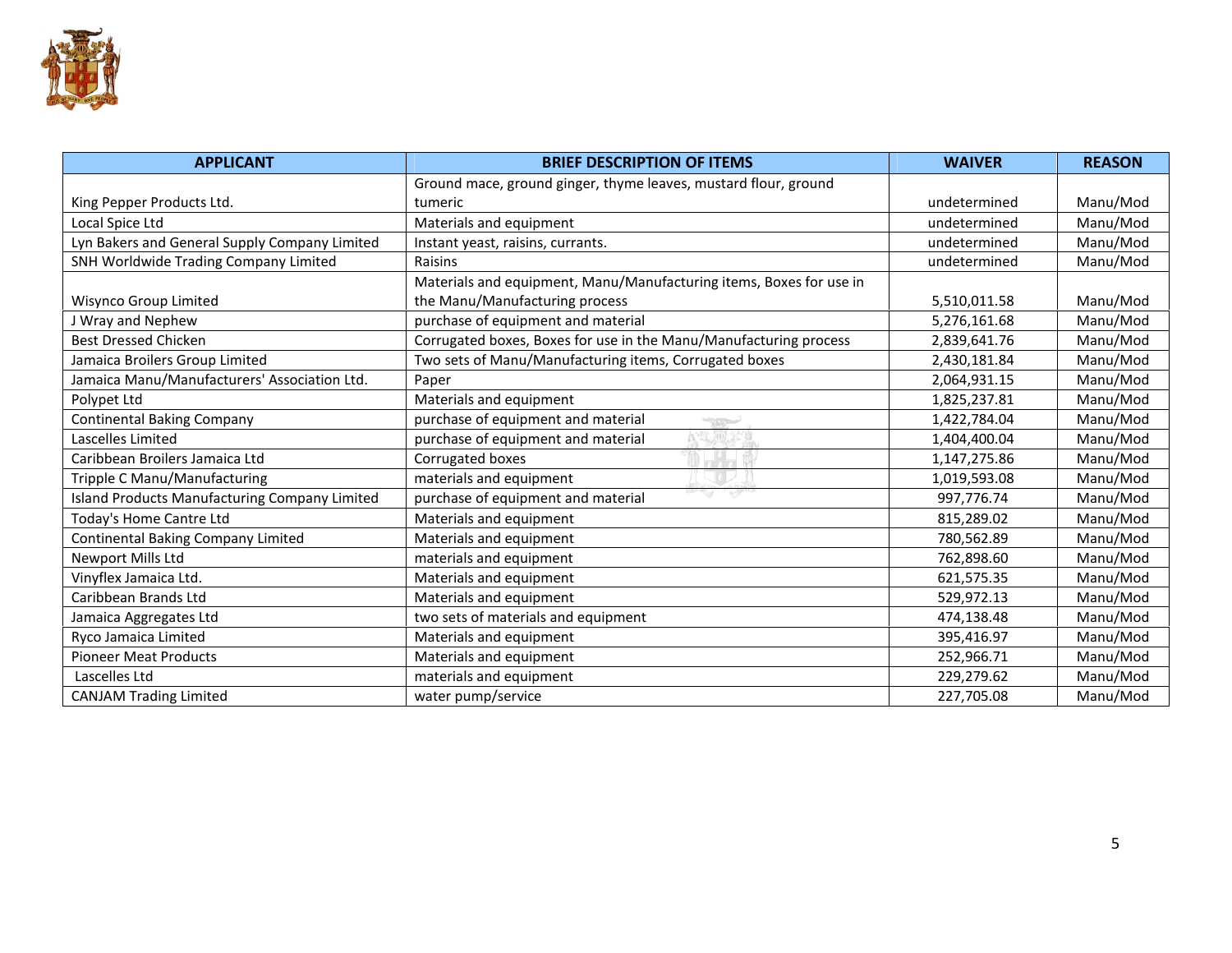

| <b>APPLICANT</b>                          | <b>BRIEF DESCRIPTION OF ITEMS</b>                                  | <b>WAIVER</b>  | <b>REASON</b> |
|-------------------------------------------|--------------------------------------------------------------------|----------------|---------------|
| Imperial Optical Jamaica                  | Materials and equipment                                            | 226,793.96     | Manu/Mod      |
| Phoenix Printery Ltd                      | Materials and equipment                                            | 210,000.00     | Manu/Mod      |
| Manu/Modern Visuals Limited               | materials and equipment                                            | 199,487.97     | Manu/Mod      |
| JAD Development Ltd                       | Materials and equipment                                            | 163,245.54     | Manu/Mod      |
| <b>Content Agricultural Products</b>      | materials and equipment                                            | 145,692.44     | Manu/Mod      |
| Shagore Aggregates Ltd                    | Materials and equipment                                            | 138,305.25     | Manu/Mod      |
| Scott's Stockpile & Construction          | Materials and equipment                                            | 116,085.72     | Manu/Mod      |
| Indulge Ltd                               | Materials and equipment                                            | 101,966.57     | Manu/Mod      |
| Seprod Limited                            | purchase of equipment and material                                 | 44,027.27      | Manu/Mod      |
| Agri & Industrial Packaging               | Materials and equipment                                            | 35,478.70      | Manu/Mod      |
| <b>Precision Graphics</b>                 | Materials and equipment                                            | 26,775.00      | Manu/Mod      |
| Jamaica Money Market Brokers Limited      | Stamp Duty on Loan                                                 | 131,606,985.00 | Other         |
| <b>Teams For Medical Mission</b>          | building materials                                                 | 7,496,580.61   | Other         |
| Pines Imaging Centre Limited              | One MRI machine and accessories                                    | 6,419,890.80   | Other         |
| Jamaica Hockey Federation                 | m<br>sports equipment                                              | 6,415,452.05   | Other         |
| <b>Teams For Medical Mission</b>          | building materials                                                 | 4,019,506.07   | Other         |
| <b>Beryl Thomas-Blair</b>                 | 2010 Toyota Lexus/hybrid                                           | 2,072,683.29   | Other         |
| Dayle O'Blair                             | ONE PEOPLE<br><b>OUT OF MAN</b><br>2010 Toyota Lexus/hybrid        | 2,072,683.29   | Other         |
| Farson Trucking Co. Ltd.                  | 1X 2008 BMW 5351 M/Car                                             | 1,958,372.80   | Other         |
| Jamaica Olympic Association               | Two sets of sporting gears, Gears                                  | 1,596,525.22   | Other         |
| Meteorological Service                    | importation of meteorology equipment and supplies                  | 1,499,489.62   | Other         |
|                                           | solar water heaters and components, (2070) solar water heaters and |                |               |
| Isratech Jamaica Limited                  | component parts                                                    | 819,509.87     | Other         |
| Omar Smith                                | 2008 Honda CR-V                                                    | 817,969.81     | Other         |
| Verna Harris                              | 2000 Mitsubishi Galant                                             | 791,294.24     | Other         |
| Dwayne Bygrave                            | (3) Live horses                                                    | 779,307.25     | Other         |
| Shirley McBean                            | 2005 Hyundai Trajet                                                | 760,639.48     | Other         |
| House of Tranquility Funeral Home Limited | (2) mortuary coolers                                               | 711,561.91     | Other         |
| Anne Martin                               | Fresenius Dialysis Machine, goods and services                     | 384,726.14     | Other         |
| Denise Brown                              | 2005 Mitsubishi Grandis                                            | 356,794.08     | Other         |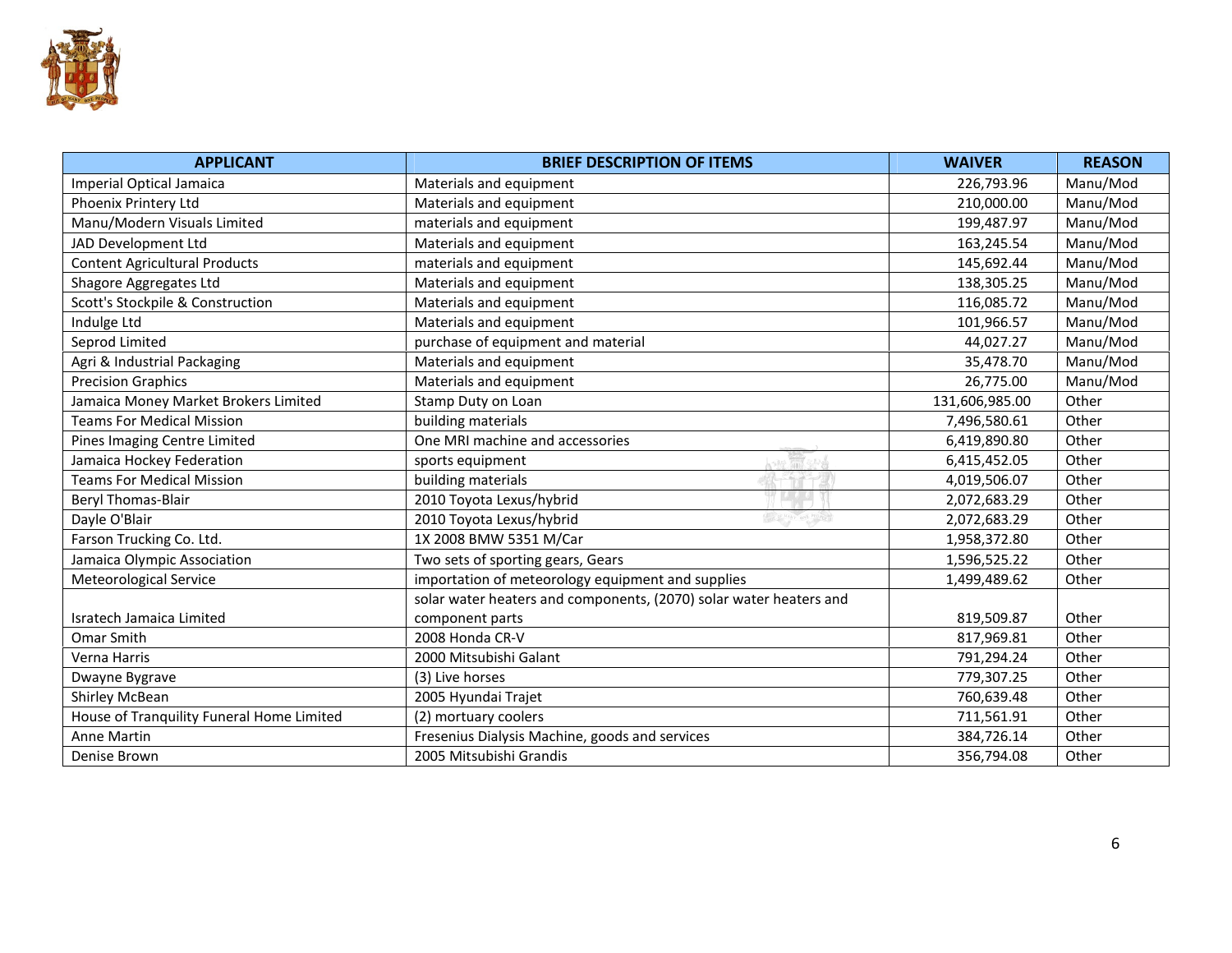

| <b>APPLICANT</b>                                  | <b>WAIVER</b>                                                           | <b>REASON</b> |       |
|---------------------------------------------------|-------------------------------------------------------------------------|---------------|-------|
|                                                   | Addidas gears and equipment, Course material for FIFA Futuro III, gears |               |       |
| Jamaica Football Federation                       | and equipment for FIFA Club Management Course                           | 286,134.91    | Other |
| Jamaica Amateur Athletic Association              | Gears, one high jump bag,                                               | 222,342.34    | Other |
| <b>Delroy Mclarty</b>                             | (2) Live horses                                                         | 194,826.81    | Other |
| Garnet Grant to Leopold Green                     | Penalties payable on land                                               | 169,520.00    | Other |
| Rose Simpson to Yvonne Graham                     | Penalties payable on land                                               | 147,020.00    | Other |
|                                                   | importation of course material for FIFA Futuro II, Gears and            |               |       |
| Jamaica Football Federation                       | equipment                                                               | 141,505.24    | Other |
| <b>Dennis Titus</b>                               | 1999 Mercedes Benz                                                      | 136,661.56    | Other |
| James O'Conner                                    | 2007 Ford Escape - Hybrid                                               | 129,761.42    | Other |
| <b>Fish World Attraction</b>                      | ATV, UTV                                                                | 117,958.78    | Other |
| <b>Multi-Plastic Limited</b>                      | (28) solar water heaters and component parts                            | 103,650.54    | Other |
| <b>Price Waterhouse Coopers</b>                   | (1) 1998 40' Bluebird coach                                             | 94,893.75     | Other |
| <b>Arthur Foreman</b>                             | (1) Live horse                                                          | 88,557.64     | Other |
| Cassiemine McDonald to Grace Peddie & Dialina     |                                                                         |               |       |
| Peddie                                            | Penalties payable on land                                               | 87,380.00     | Other |
| Junior Stewart to Sandra Surgeon & Renae Smith    | Penalties payable on land                                               | 73,520.00     | Other |
| <b>Gludinile Adams to Patrick Hendricks</b>       | Penalties payable on land                                               | 67,520.00     | Other |
| Jamaica Skeet Club                                | Ammunition for target practise                                          | 66,823.39     | Other |
| Patrick Davis to Diana Hayles                     | Penalties payable on land                                               | 52,520.00     | Other |
| The Beauty Spot Limited                           | make-up supplies                                                        | 48,161.75     | Other |
| Junior Stewart to Deon Brown                      | Penalties payable on land                                               | 47,270.00     | Other |
| Ilene Edwards to Knaleece Bailey                  | Penalties payable on land                                               | 42,020.00     | Other |
| Lorrain Thomas to Lloyd Bennett and Ethel Bennett | Penalties payable on land                                               | 42,020.00     | Other |
| Arnold Wright to Warren Smith                     | Penalties payable on land                                               | 39,260.00     | Other |
| Lincoln Nelson to Quincy Thomas                   | Penalties payable on land                                               | 36.770.00     | Other |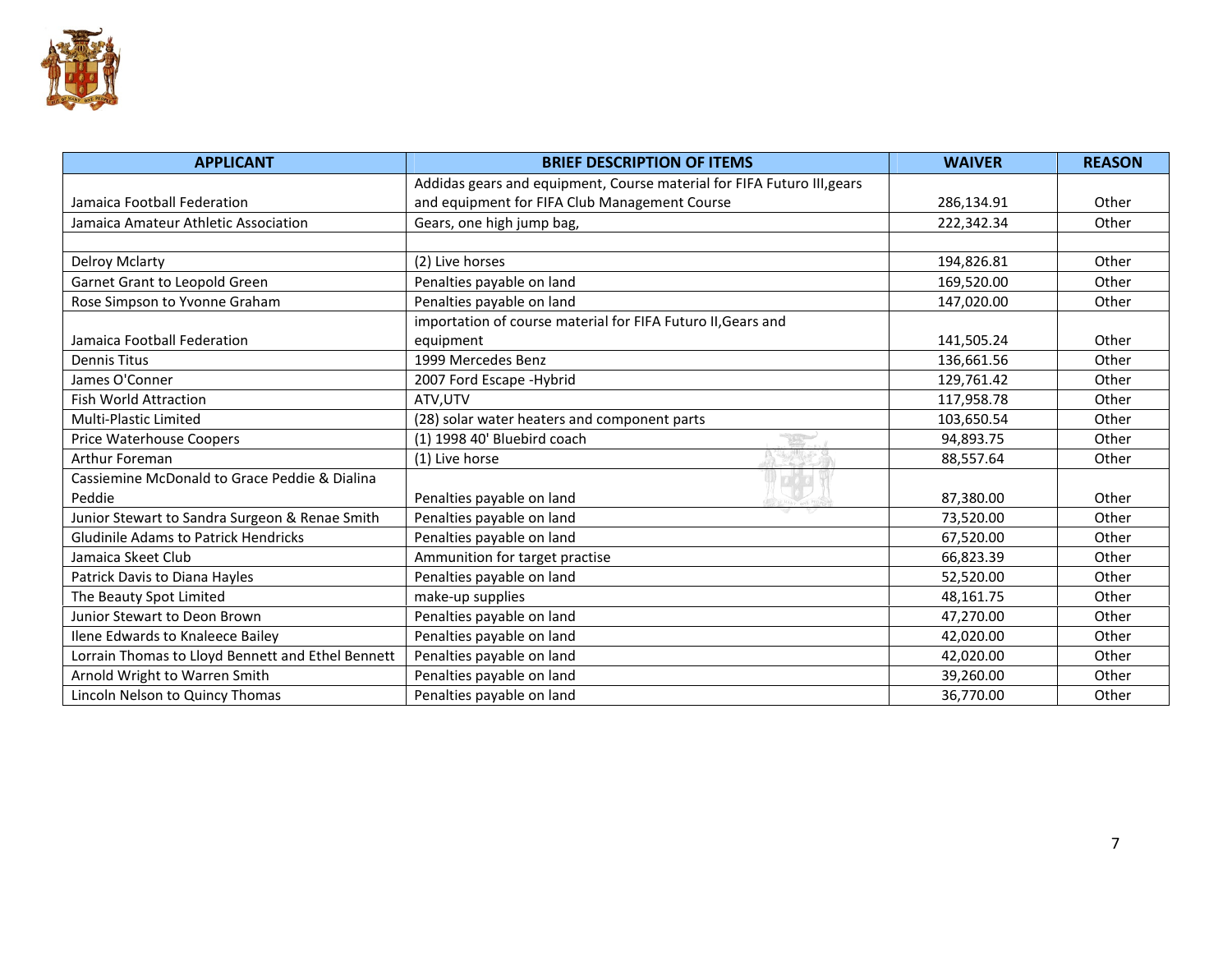

| <b>APPLICANT</b>                                    | <b>BRIEF DESCRIPTION OF ITEMS</b>                                     | <b>WAIVER</b> | <b>REASON</b> |
|-----------------------------------------------------|-----------------------------------------------------------------------|---------------|---------------|
| Cecil Mamdeen to Gary Lewis and Hyacinth Lewis      | Penalties payable on land                                             | 35,020.00     | Other         |
| Rosemarie Greenwood to Geraldine Facey-Smith        | Penalties payable on land                                             | 33,020.00     | Other         |
| Rupert Robinson to Tameka Davis                     | Penalties payable on land                                             | 30,020.00     | Other         |
| Vivian Wellington to Hixford Brooks and Natoya      |                                                                       |               |               |
| <b>Brooks</b>                                       | Penalties payable on land                                             | 26,120.00     | Other         |
| George Burrel to Collette Gordon-Findley            | Penalties payable on land                                             | 24,520.00     | Other         |
| <b>Raymond Phillips</b>                             | (1) Tama Imperial5-piece Drum set with cymbals                        | 23,708.62     | Other         |
| Bertram Clarke to Matthew Francis and Lilla Francis | Penalties payable on land                                             | 21,020.00     | Other         |
| Leroy Gayle to Mark Francis and Carlene Francis     | Penalties payable on land                                             | 21,020.00     | Other         |
| Vincent Channer to Steve Powell                     | Penalties payable on land                                             | 21,010.00     | Other         |
| Jamaica Badminton Association                       | (100) dozen shuttles                                                  | 19,185.69     | Other         |
| Altamont Ramsay to Steve Powell and Milesha         |                                                                       |               |               |
| Thompson                                            | Penalties payable on land                                             | 12,920.00     | Other         |
| Doris Malcolm to Hilary Bailey                      | Penalties payable on land                                             | 12,920.00     | Other         |
| Lebert Grant to Bridgette Rambaran                  | OUT OF MANY ONE PLONE<br>Penalties payable on land                    | 9,923.75      | Other         |
| <b>Tropical Car Rentals Ltd</b>                     | (1) 2010 Mazda 6                                                      | undetermined  | Tour          |
| <b>Island Car Rentals</b>                           | (15) 2010 Toyota Fortuner                                             | 27,433,354.43 | Tour          |
| Bargain Rent A Car (Ja) Ltd.                        | (19) 2010 Toyota Yaris, (5) 2010 Toyota Hiace, 15 Seater              | 15,348,004.94 | Tour          |
| Jamaica Tours                                       | Three 2010 Ford Expedition, 2010 BMW X5                               | 12,633,822.60 | Tour          |
| Holijam Car Rentals                                 | (3) 2010 Honda CRV                                                    | 3,324,949.67  | Tour          |
| Liberty Car Rentals                                 | 2010 Toyota Prado                                                     | 2,828,573.49  | Tour          |
|                                                     | (1)2010 Honda Civic, (1)2007 Hyundai Accent, (2) 2008 Hyundai Accent, |               |               |
| Carren Limited                                      | (3) 2008 Hyundai Getz, (2) 2010 Toyota Yaris Sedan,                   | 2,257,347.81  | Tour          |
| Tropical Foundations Ltd.                           | 2011 Mazda 6                                                          | 1,727,182.89  | Tour          |
| <b>Menard Clarke</b>                                | 2010 Toyota Hiace 16 seater                                           | 1,262,200.58  | Tour          |
| Sharlon Corporation Ltd                             | 2008 C300 Mercedes Benz                                               | 1,072,995.65  | Tour          |
| <b>Audley Spencer</b>                               | (1) 2006 Toyota Ipsum 7 Seater                                        | 1,065,769.63  | Tour          |
| Magaretta and Guyfed Spence                         | (1) 2005 Toyota Hiace 10 Seater                                       | 754,086.70    | Tour          |
| Chukka Caribbean Adventures                         | Razor Dune Buggy Engines, ATV Tires, Helmets for ATV & Dune           | 634,275.40    | Tour          |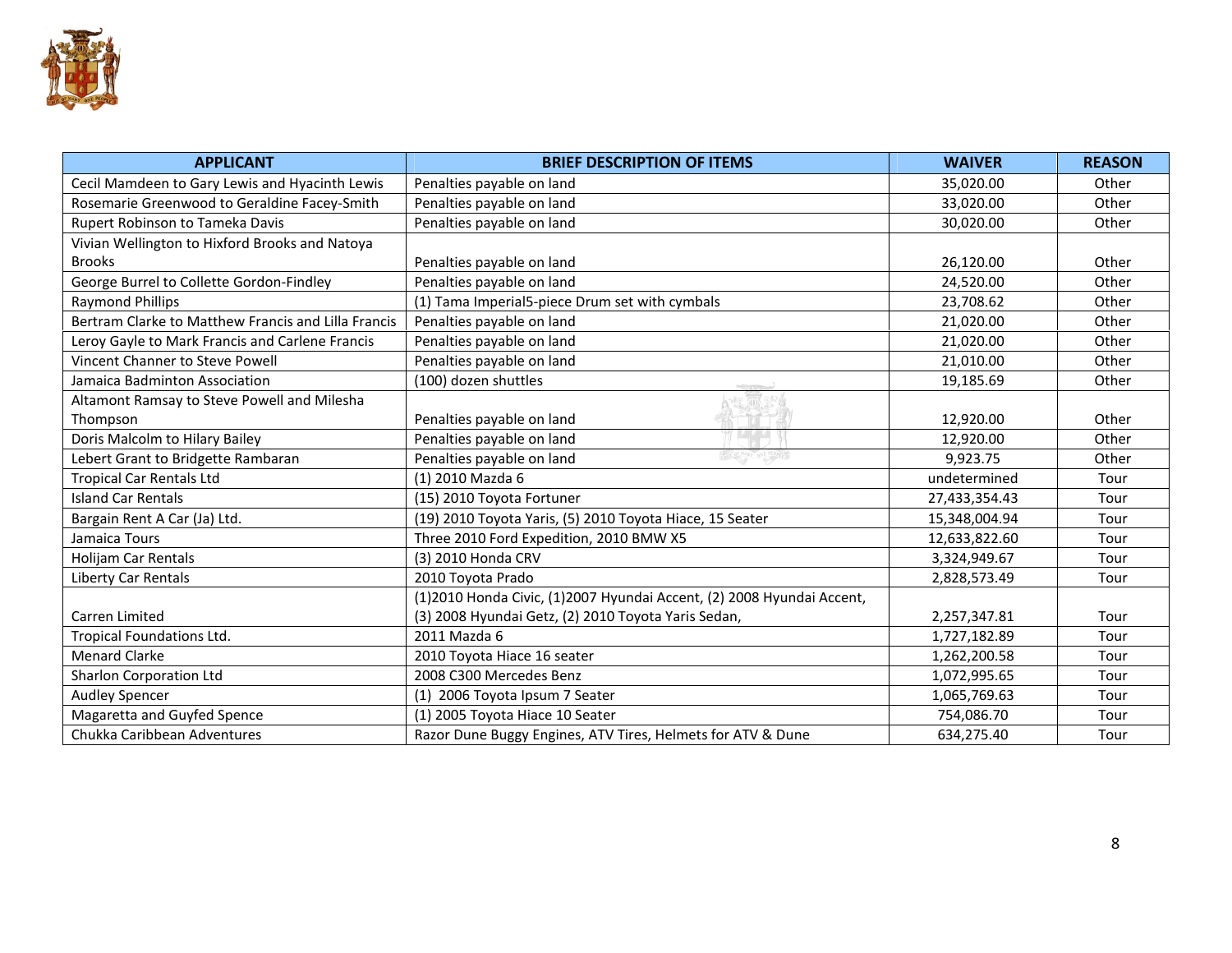

| <b>APPLICANT</b>              | <b>BRIEF DESCRIPTION OF ITEMS</b>  | <b>WAIVER</b>  | <b>REASON</b> |
|-------------------------------|------------------------------------|----------------|---------------|
| Cecil Forsythe                | 2009 Toyota Hiace 16 Seater        | 554,594.04     | Tour          |
|                               |                                    |                |               |
| Shayne Wheatle                | 2009 Toyota Hiace 16 Seater        | 554,594.04     | Tour          |
| Garfield Williamson-Clendevon | 2005 Toyota Hiace                  | 434,926.25     | Tour          |
| Norma Lee-Villiers            | (1) 2006 Nissan Serena, 15 Seaters | 324,300.25     | Tour          |
| Dudley Graham                 | (1) 2005 Toyota Hiace 15 Seater    | 275,963.65     | Tour          |
| Nacana Motors                 | 2010 Toyota Tundra                 | 180,291.10     | Tour          |
| Garfield Williamson           | (1) 2006 Toyota Hiace 16 Seater    | 164,153.47     | Tour          |
| <b>TOTAL</b>                  |                                    | 847,251,621.57 |               |

| <b>REASON</b> | <b>CLASSIFICATION</b>         | <b>WAIVED</b>  |
|---------------|-------------------------------|----------------|
| Agr           | <b>Agricultural Purposes</b>  | 15,318,742.02  |
| Char          | Charitable                    | 308,510,885.85 |
| Govt          | <b>Government Related</b>     | 229,452,582.41 |
| <b>JTB</b>    | <b>Tourist Board Meetings</b> | 15,395,888.13  |
| Manu/Mod      | Manu/Modernization            | 32,435,658.84  |
| Other         | Other Reasons                 | 173,306,477.74 |
| Tour          | Tourism - Car Rental Industry | 72,831,386.58  |
| <b>TOTAL</b>  |                               | 847,251,621.57 |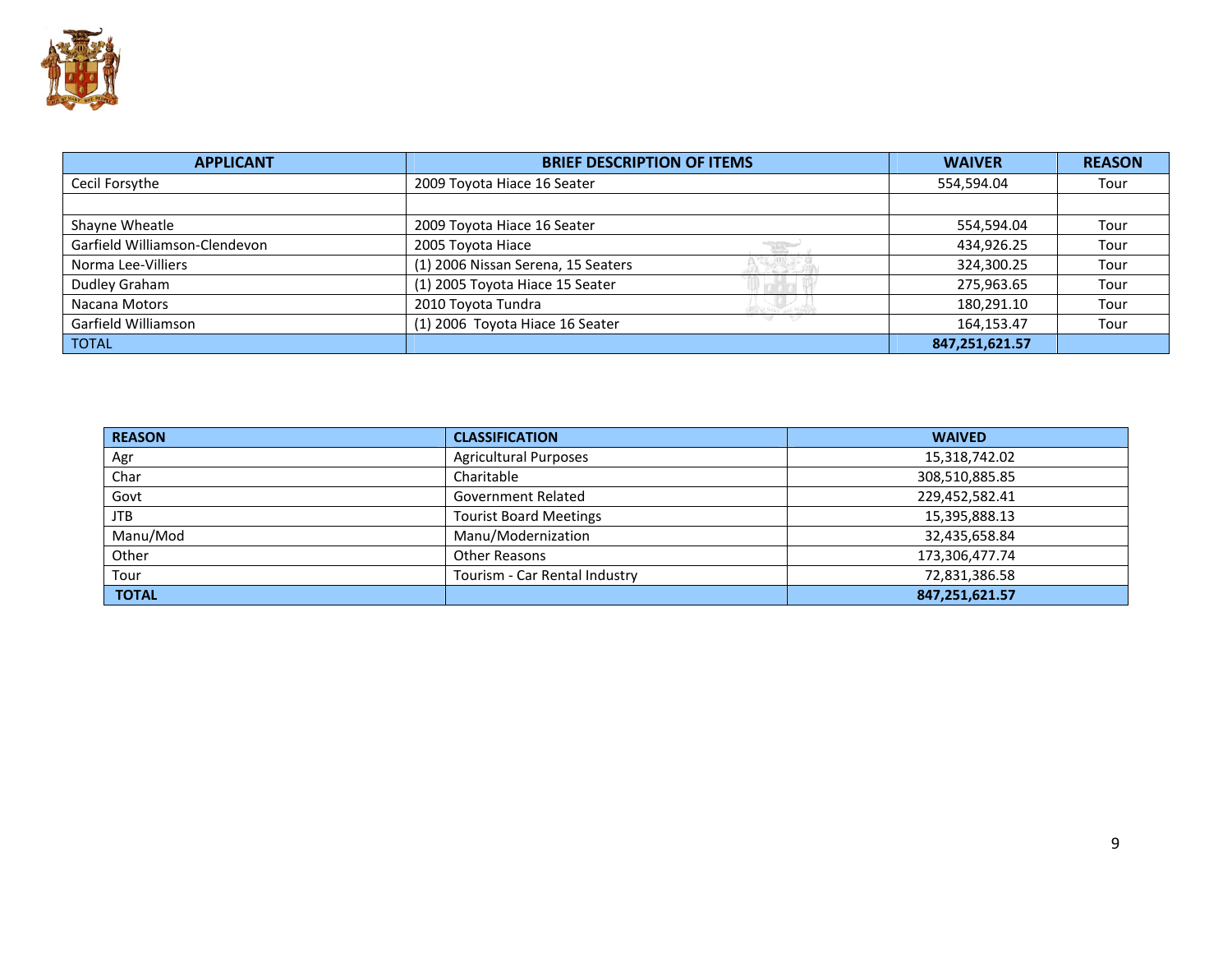

### TAXPAYER APPEALS DEPARTMENT

GCT Waivers Approved for the period July 1 – July 31, 2010

| <b>NAME OF TAXPAYER</b>   | <b>PERIOD</b>              | <b>TAX</b><br>% | <b>PENALTY</b><br>% | <b>INTEREST</b><br>% | <b>SURCHARGES</b><br>% | <b>AMOUNT BEFORE</b><br><b>WAIVER (\$)</b> | <b>AMOUNT</b><br><b>WAIVED (\$)</b> | <b>REASON FOR WAIVER</b>              |
|---------------------------|----------------------------|-----------------|---------------------|----------------------|------------------------|--------------------------------------------|-------------------------------------|---------------------------------------|
|                           | Feb.'94-Jul. '06; Jul &    |                 |                     |                      |                        |                                            |                                     |                                       |
| San San Mgt. Training Ctr | Nov.'07 Aug.'08, Mar.-     |                 |                     |                      |                        |                                            |                                     |                                       |
| Ltd.                      | August '2009'              |                 | 70                  | 70                   | 70                     | 791,928.61                                 | 554,350.03                          | Financial constraints.                |
|                           | Sept.'08-April'09,         |                 |                     |                      |                        |                                            |                                     | Entity was not trading during stated  |
| Allan Allen               | Jun'09-Jan'10              |                 | 100                 | 100                  | 100                    | 22,183.00                                  | 22,183.00                           | periods.                              |
|                           | Mar-Sept'07;Feb-           |                 |                     |                      |                        |                                            |                                     |                                       |
|                           | Mar.'08, May '08-          |                 |                     |                      |                        |                                            |                                     |                                       |
|                           | Aug.'08,                   |                 |                     |                      |                        |                                            |                                     |                                       |
|                           | Nov.'08, Jul.'09, Sept.'09 |                 |                     |                      |                        |                                            |                                     |                                       |
| Tip Top Auto Spares       | Nov.'09, Mar-Apr.'10       |                 | 90                  | 90                   | 90                     | 2,145,220.00                               | 1,930,698.00                        | Financial challenges.                 |
|                           |                            |                 |                     |                      | 80                     |                                            |                                     | Leniency based on marginal lateness   |
| GlaxoSmithKline           | Aug-09                     |                 | 80                  | 80                   |                        | 1,813,956.78                               | 1,451,165.42                        | of returns.                           |
|                           |                            |                 |                     |                      |                        |                                            |                                     | Should not have registered for GCT as |
| George Thompson           | Nov. '08- Feb.'10          |                 | 100                 | 100                  | 100                    | 20,362.29                                  | 20,362.29                           | a consultant with Govt.               |
|                           |                            |                 |                     |                      |                        |                                            |                                     | Mostly the Revenue's fault in         |
|                           | Nov.'06, Feb.'07,          |                 |                     |                      |                        |                                            |                                     | prolonged period in reconciling and   |
| Airmark Equipment         | Sept.'08 & Mar.'09         |                 | 80                  | 80                   | 80                     | 264,137.99                                 | 211,310.39                          | rectifying a/c.                       |
|                           | Jul.'97, Jan.'98-          |                 |                     |                      |                        |                                            |                                     |                                       |
|                           | Mar'03, Dec.'04-Mar.'05,   |                 |                     |                      |                        |                                            |                                     | Taxpayer's age and state of health    |
|                           | Jul.'07-Dec.'05, Feb.'06-  |                 |                     |                      |                        |                                            |                                     | and blunders on the part of the       |
| Donald J Marks            | Jan.'07 & Apr.'09          |                 | 100                 | 100                  | 100                    | 10,540,139.06                              | 10,540,139.06                       | Revenue.                              |
|                           |                            |                 |                     |                      |                        |                                            |                                     | Compliance history and financial      |
| Shadco Import Export Ltd. | Dec.'07- Oct.'09           |                 | 80                  | 80                   | 80                     | 3,527,832.24                               | 2,822,265.79                        | challenges.                           |
|                           |                            |                 |                     |                      |                        |                                            |                                     | Serious financial and health          |
| Leroy Stewart             | Dec.'98-Jan.'09            |                 | 98                  | 98                   | 98                     | 10,027,813.00                              | 9,827,256.74                        | challenges.                           |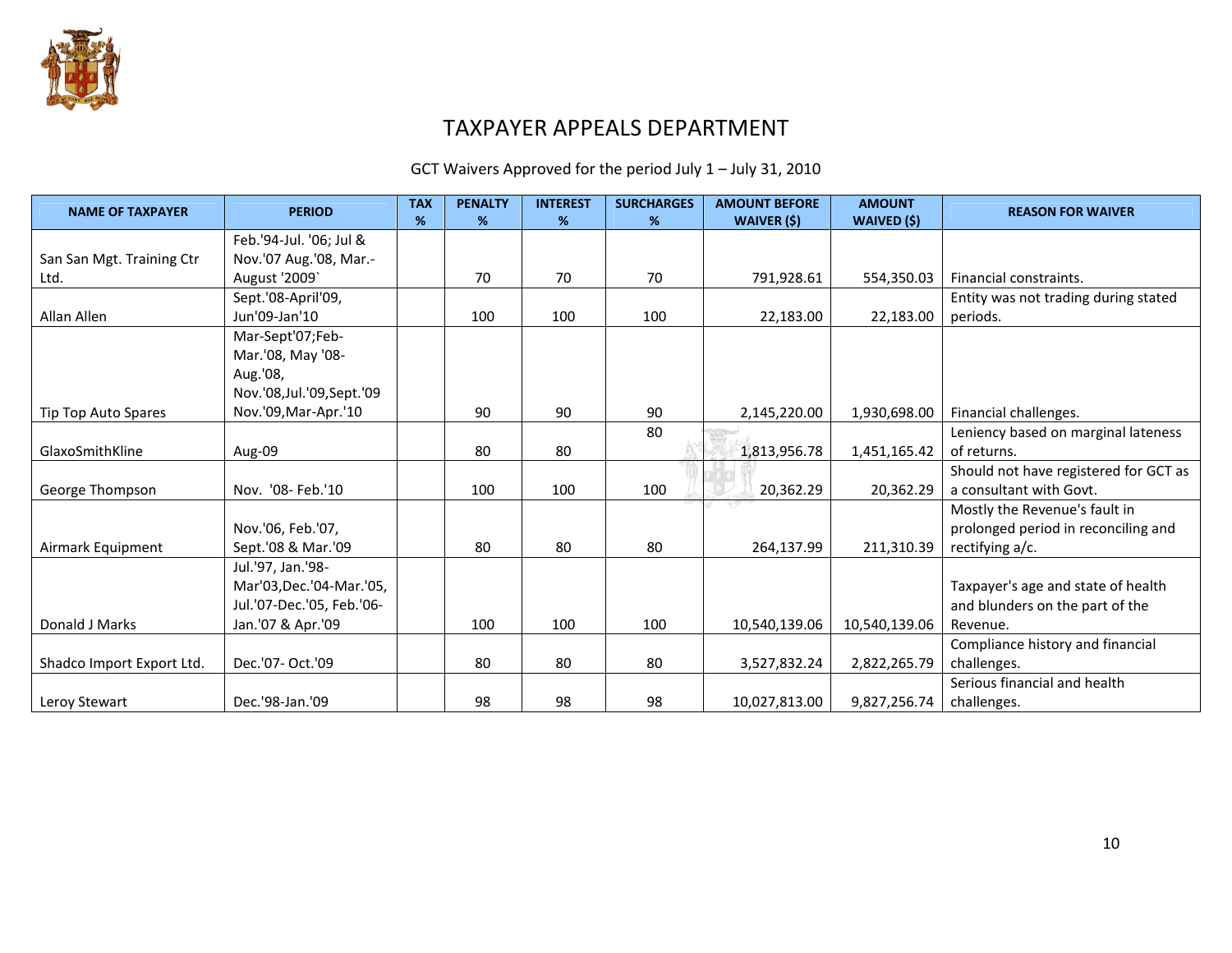

| <b>NAME OF TAXPAYER</b>   | <b>PERIOD</b>             | <b>TAX</b><br>% | <b>PENALTY</b><br>% | <b>INTEREST</b><br>% | <b>SURCHARGES</b><br>% | <b>AMOUNT BEFORE</b><br><b>WAIVER (\$)</b> | <b>AMOUNT</b><br>WAIVED (\$) | <b>REASON FOR WAIVER</b>             |
|---------------------------|---------------------------|-----------------|---------------------|----------------------|------------------------|--------------------------------------------|------------------------------|--------------------------------------|
|                           | Jul.'08-May'09, Aug.-     |                 |                     |                      |                        |                                            |                              |                                      |
| AC Tropicool Ltd.         | Nov.'09, Feb-Apr.'10      |                 | 80                  | 80                   | 80                     | 777,089.14                                 | 621,671.31                   | Financial challenges.                |
|                           |                           |                 |                     |                      |                        |                                            |                              | Leniency to encourage continued      |
| <b>DRS Chemicals</b>      | Mar-Apr-'08               |                 | 50                  | 50                   | 50                     | 12,363.38                                  | 6,181.69                     | excellent compliance.                |
|                           | Jun.-Aug.'09, Oct.-       |                 |                     |                      | 85                     |                                            |                              |                                      |
| Shangri-la Flowers        | Dec.'09                   |                 | 85                  | 85                   |                        | 376,818.45                                 | 320,295.68                   | Cash flow constraints                |
|                           | Feb.-Apr.'07,Jun.-        |                 |                     |                      |                        |                                            |                              |                                      |
|                           | Jul'07, Sept. - Dec. '07, |                 |                     |                      |                        |                                            |                              | Compliance history and financial     |
| D.R. Ebanks Ltd.          | Dec.'08-A'Apr.'10'        |                 | 90                  | 90                   | 90                     | 635,465.33                                 | 571,918.80                   | challenges.                          |
|                           | Nov. 09 & Feb-April       |                 |                     |                      |                        |                                            |                              |                                      |
| JAD Development Ltd.      | 2010                      |                 | 80                  | 80                   | 80                     | 511,565.92                                 | 409,252.74                   | Cashflow constraints                 |
| Customer Service Acad. of |                           |                 |                     |                      |                        |                                            |                              | Cashflow constraints and educational |
| Ja. Ltd.                  | Jan, March & May 2010     |                 | 70                  | 70                   | 70                     | 36,104.32                                  | 25,273.02                    | institution.                         |
|                           | Apr.'07-Jan.'08 & Jan-    |                 |                     |                      |                        |                                            |                              |                                      |
| Pro Electrical Supplies   | Feb'10                    |                 | 80                  | 80                   | 80                     | 543,001.20                                 | 434,400.96                   | Financial challenges.                |
| Improvement, Coaching &   | Mar 08, Mar and May       |                 |                     |                      |                        |                                            |                              | Good compliance, health and          |
| Supp.                     | 09                        |                 | 60                  | 60                   | 60                     | 51,312.31                                  | 30,787.39                    | deficiency in mailing system.        |
|                           |                           |                 |                     |                      |                        |                                            |                              | Financial constraints and to improve |
| Survey Supplies Ltd.      | Jan.-Mar. '09             |                 | 50                  | 50                   | 50                     | 156,297.46                                 | 78,148.73                    | compliance.                          |
|                           | Oct.'08-Apr.'09 &         |                 |                     |                      |                        |                                            |                              |                                      |
| Pure Construction Ltd.    | Jun.'09-March '10         |                 | 60                  | 60                   | 60                     | 42,212.19                                  | 25,327.31                    | Financial challenges.                |
|                           | Aug.-Sept.'08 & Jan-      |                 |                     |                      |                        |                                            |                              | Business closed and balance          |
| <b>VE Productions</b>     | Feb.'09                   |                 | 100                 | 100                  | 100                    | 6,143.75                                   | 6,143.75                     | insignificant.                       |
| Alesia McDonald           | Sept.'07-Feb.'10          |                 | 50                  | 50                   | 50                     | 88,051.14                                  | 44,025.57                    | Financial constraints.               |
| Hose Assembly & Supply    |                           |                 |                     |                      |                        |                                            |                              |                                      |
| Ltd.                      | Sept. 2009                |                 | 90                  | 90                   | 90                     | 305,998.22                                 | 275,398.40                   | Excellent compliance history         |
|                           | Aug.-Oct.'05, Feb 06,     |                 |                     |                      |                        |                                            |                              |                                      |
|                           | Apr-Nov.'06, Jan-Aug.     |                 |                     |                      |                        |                                            |                              |                                      |
|                           | 07, Oct.-Nov.'07, Jan-    |                 |                     |                      |                        |                                            |                              |                                      |
|                           | Mar.'08, Aug-Oct.'09,     |                 |                     |                      |                        |                                            |                              |                                      |
| VK & K Security Co. Ltd.  | Jan-Feb.'09               |                 | 50                  | 50                   | 50                     | 119,930.74                                 | 59,965.37                    | Leniency due to recession.           |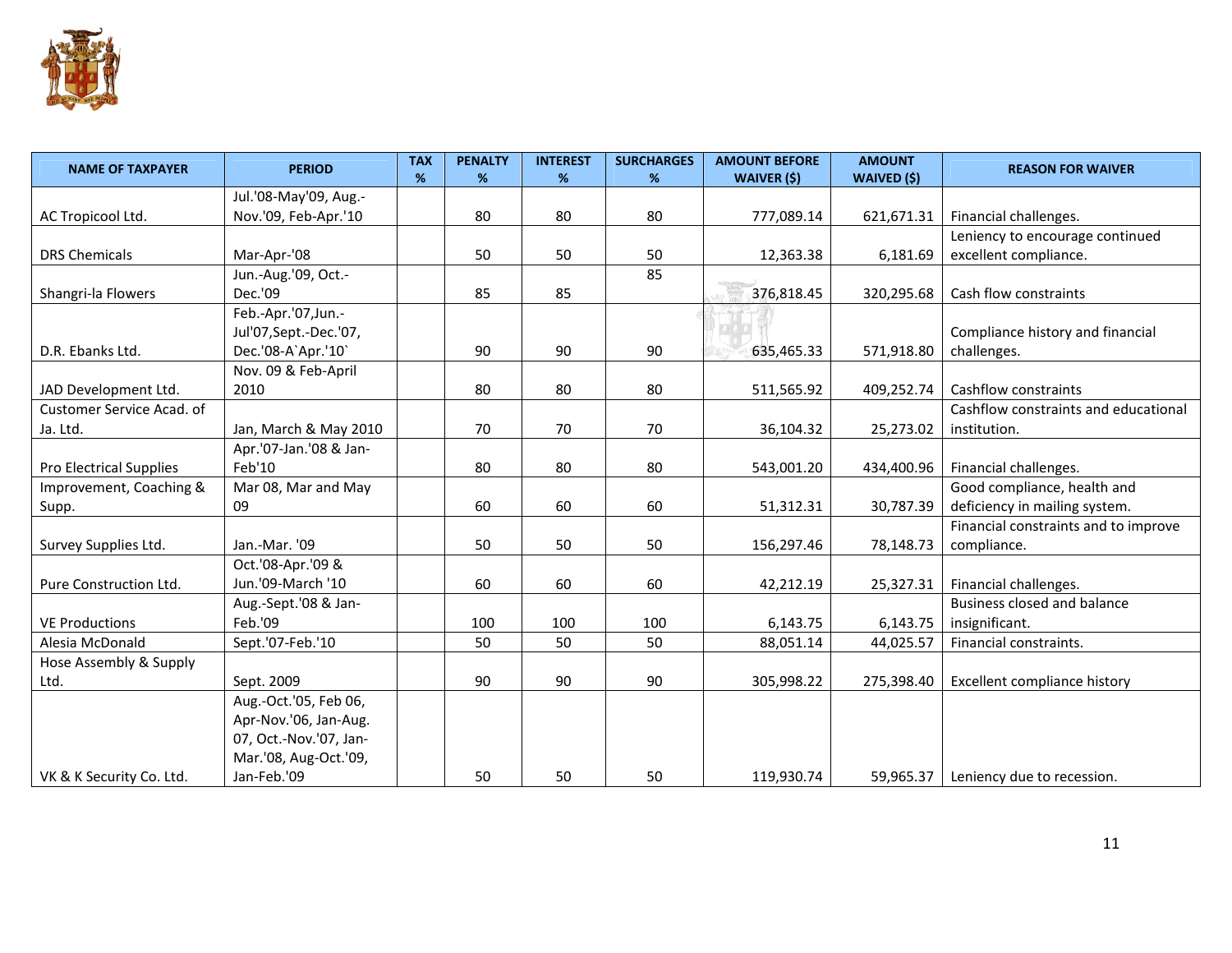

| <b>NAME OF TAXPAYER</b>         | <b>PERIOD</b>            | <b>TAX</b><br>% | <b>PENALTY</b><br>% | <b>INTEREST</b><br>% | <b>SURCHARGES</b><br>% | <b>AMOUNT BEFORE</b><br><b>WAIVER (\$)</b> | <b>AMOUNT</b><br>WAIVED (\$) | <b>REASON FOR WAIVER</b>                 |
|---------------------------------|--------------------------|-----------------|---------------------|----------------------|------------------------|--------------------------------------------|------------------------------|------------------------------------------|
|                                 |                          |                 |                     |                      |                        |                                            |                              | Leniency due to system irregularities    |
|                                 | Jan-Sept.'08 & March     |                 |                     |                      |                        |                                            |                              | on taxpayer's part.                      |
| Patrick Curtis & Assoc.         | '09                      |                 | 40                  | 40                   | 40                     | 52,294.83                                  | 20,917.93                    |                                          |
|                                 |                          |                 |                     |                      |                        |                                            |                              | Compliance history and financial         |
| Guardian Insurance Brokers Ltd. | Mar.-May & Jul 2009      |                 | 95                  | 95                   | 95                     | 11,770,356.49                              | 11,181,838.67                | challenges.                              |
| SK Business Improvement         | Nov.'08, April '09-      |                 |                     |                      |                        |                                            |                              | Financial constraints and for period of  |
| Service                         | Mar.'10                  |                 | 50                  | 50                   | 50                     | 16,000.00                                  | 8,000.00                     | non-trading.                             |
|                                 |                          |                 | 100                 | 100                  | 100                    | 14,959.00                                  | 14,959.00                    |                                          |
| <b>Andrew Anderson</b>          | Dec.'06-Jan.'10          |                 | 70                  | 70                   | 70                     | 517,688.00                                 | 362,381.60                   | Financial constraints.                   |
| Amwest Investment               | May'06-Jan'10            |                 | 100                 | 100                  | 100                    | 184.000.00                                 | 184,000.00                   | Non-trading entity.                      |
|                                 |                          |                 |                     |                      | 60                     |                                            |                              | Financial challenges and impact of       |
| Loran V. Boutique               | Apr.'09-April '10        |                 | 60                  | 60                   |                        | 267,117.99                                 | 160,270.79                   | recession.                               |
|                                 |                          |                 |                     |                      |                        |                                            |                              | Leniency due to ignorance of system      |
| Engage Media Interactive        | Jul.'09-Mar.'10          |                 | 70                  | 70                   | 70                     | 81,047.86                                  | 56,733.50                    | and cash flow problems.                  |
|                                 |                          |                 |                     |                      |                        |                                            |                              | Leniency due to recession and entity     |
| Tropical Foundations Ltd.       | Jul'08-Mar '10           |                 | 80                  | 80                   | 80                     | 962,916.00                                 | 770,332.80                   | fairly new.                              |
|                                 | Dec.'09 to Jan.'10 and   |                 |                     |                      |                        |                                            |                              | Challenges experienced using online      |
| Prosperous Manufacturing Ltd.   | Apr. '10                 |                 | 75                  | 75                   | 75                     | 52,919.05                                  | 39,689.29                    | filing system.                           |
|                                 | Aug. '09 to Jan. '10 and |                 |                     |                      |                        |                                            |                              |                                          |
| Suretich Embroidery             | Mar '10                  |                 | 70                  | 70                   | 70                     | 218,894.83                                 | 153,226.38                   | Cash flow problems.                      |
|                                 |                          |                 |                     |                      |                        |                                            |                              | Compliant taxpayer; financial            |
| <b>Almond Productions</b>       | $Oct-09$                 |                 | 90                  | 90                   | 90                     | 41,803.34                                  | 37,623.01                    | challenges.                              |
|                                 | Feb.-Dec. 07, Feb.'08 &  |                 |                     |                      |                        |                                            |                              |                                          |
| Jewel Edwards                   | Oct. '09                 |                 | 75                  | 75                   | 75                     | 127,601.33                                 | 95,701.00                    | Fair compliance; financial difficulties. |
| Synatra Duncan                  | Apr/May 2001             |                 | 100                 | 100                  | 100                    | 7,764.35                                   | 7,764.35                     | As per Amnesty conditions.               |
| Allen Welding & H/ware          | Jan.'07-Feb.'10          |                 | 70                  | 70                   | 70                     | 235,639.26                                 | 164,947.48                   | Financial challenges.                    |
|                                 | Jun-Nov. '09, Jan -      |                 |                     |                      |                        |                                            |                              | Part of charges liquidated and           |
| <b>Kevlar Protection</b>        | Mar.'10                  |                 | 80                  | 80                   | 80                     | 451,777.39                                 | 361,421.91                   | financial constraints.                   |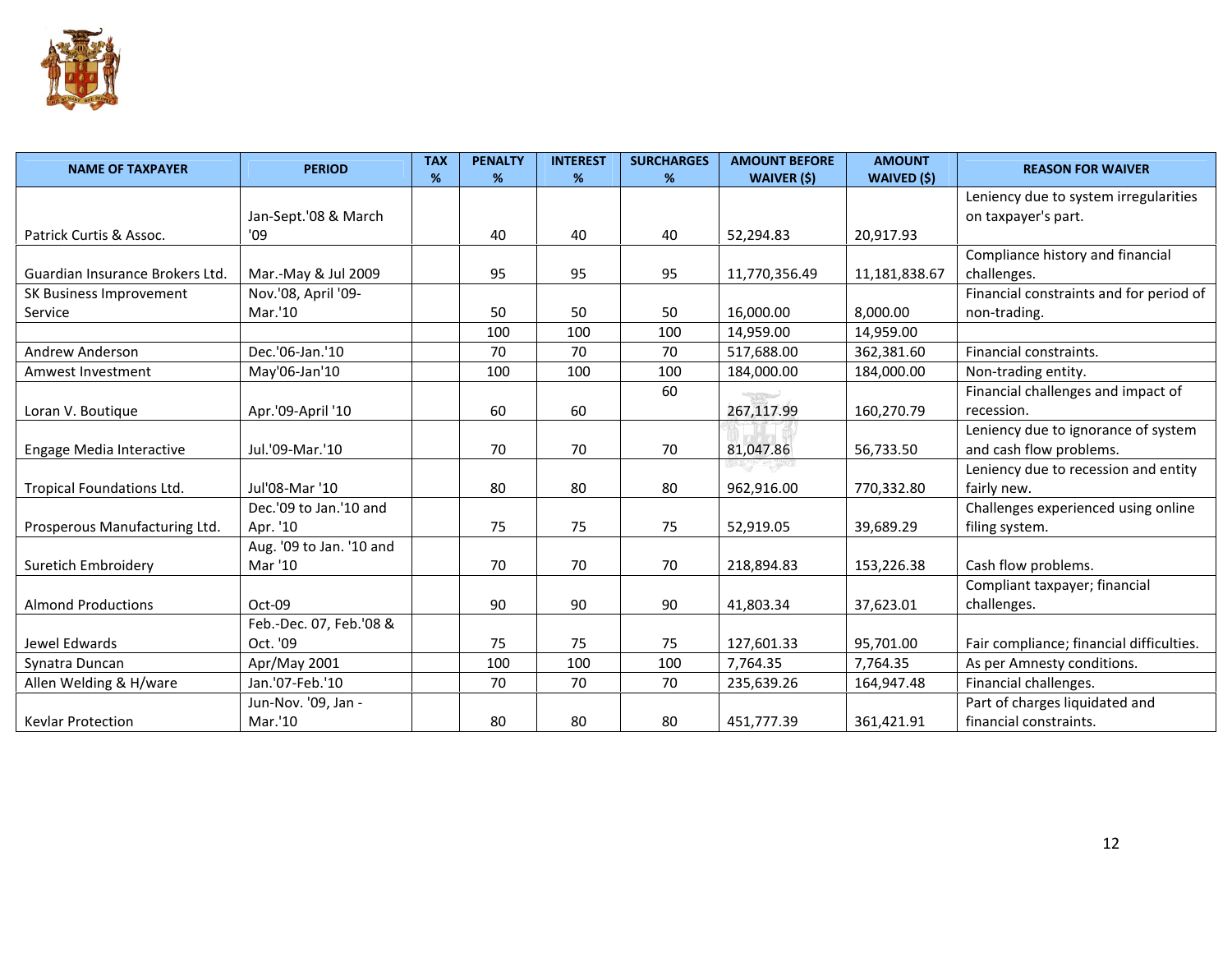

| <b>NAME OF TAXPAYER</b>    | <b>PERIOD</b>             | <b>TAX</b><br>% | <b>PENALTY</b><br>% | <b>INTEREST</b><br>% | %<br><b>SURCHARGES</b> | <b>AMOUNT BEFORE</b><br>WAIVER (\$) | <b>AMOUNT</b><br>WAIVED (\$) | <b>REASON FOR WAIVER</b>            |
|----------------------------|---------------------------|-----------------|---------------------|----------------------|------------------------|-------------------------------------|------------------------------|-------------------------------------|
|                            | Dec.'08-Jan.'09 & May     |                 |                     |                      |                        |                                     |                              |                                     |
| Rivi Gardner & Associates  | '09-Mar. '10              |                 | 80                  | 80                   | 80                     | 591,863.64                          | 473,490.91                   | Financial difficulties.             |
| Fairjan Construction Serv. |                           |                 |                     |                      |                        |                                     |                              | Taxpayer should not have been       |
| & Supp.                    | Sept.'05-May '10          |                 | 100                 | 100                  | 100                    | 117,173.09                          | 117,173.09                   | registered for GCT.                 |
|                            |                           |                 |                     |                      |                        |                                     |                              | Partially the Revenue fault and     |
| Lloyd Redwood              | Jan.'01, May-Nov.'01      |                 | 100                 | 100                  | 100                    | 664,905.00                          | 664,905.00                   | financial challenges.               |
|                            |                           |                 |                     |                      |                        |                                     |                              | Business closed and partially the   |
| Deric Gordon               | Jan.-Mar.'09              |                 | 100                 | 100                  | 100                    | 4,240.07                            | 4,240.07                     | Revenue's fault.                    |
|                            | Apr.-Dec.'08, Jan &       |                 |                     |                      |                        |                                     |                              |                                     |
| <b>Tropical Choice</b>     | Mar.'09                   |                 | 80                  | 80                   | 80                     | 91,928.17                           | 73,542.54                    | Financial constraint.               |
|                            |                           |                 |                     |                      |                        |                                     |                              | <b>Business closed and Amnesty</b>  |
| Meta Trading Company Ltd.  | Mar. & Dec '06            |                 | 70                  | 70                   | 70                     | 153,835.29                          | 107,684.70                   | conditions.                         |
|                            | Apri-Dec.'08 Jan.'09-     |                 |                     |                      | 100                    |                                     |                              | Non-trading entity during stated    |
| Barefoot Adventures Ltd.   | Feb.'10                   |                 | 100                 | 100                  |                        | 64,264.74                           | 64,264.74                    | periods.                            |
|                            | Oct.-Dec.'08; Jan, Feb. & |                 |                     |                      |                        |                                     |                              | Significant portion of charges paid |
| Michelle Stennett          | May '09                   |                 | 60                  | 60                   | 60                     | 17.644.50                           | 10,586.70                    | and economic hardship.              |
|                            | Oct.-Jul.'08, Dec.'08-    |                 |                     |                      | COL OF MANY OF         | $PEO_{PLE}$                         |                              |                                     |
|                            | Mar.'09 & Mat '09and      |                 |                     |                      |                        |                                     |                              |                                     |
| The Holiday Shop Co. Ltd.  | May -Feb'10               |                 | 50                  | 50                   | 50                     | 45,023.05                           | 22,511.53                    | Acute financial challenges.         |
| Colibri Resorts and        |                           |                 |                     |                      |                        |                                     |                              |                                     |
| Properties Ltd.            | Jan-Mar'09                |                 | 100                 | 100                  | 100                    | 7,874.05                            | 7,874.05                     | Change of GCT status.               |
| Linjem Trading Company     | Feb, Apr., May, Aug,      |                 |                     |                      |                        |                                     |                              |                                     |
| Ltd.                       | Sept., Oct & Nov. 2009    |                 | 100                 | 100                  | 100                    | 17,536.15                           | 17,536.15                    | Non-trading entity.                 |
|                            | Jan.-May'09, Jul-         |                 |                     |                      |                        |                                     |                              |                                     |
|                            | Nov.'09, Jan-Feb.'10 &    |                 |                     |                      |                        |                                     |                              | Leniency due to economic            |
| Lottrel Richards           | Apr.'10                   |                 | 40                  | 40                   | 40                     | 31,729.95                           | 12,691.98                    | recession.                          |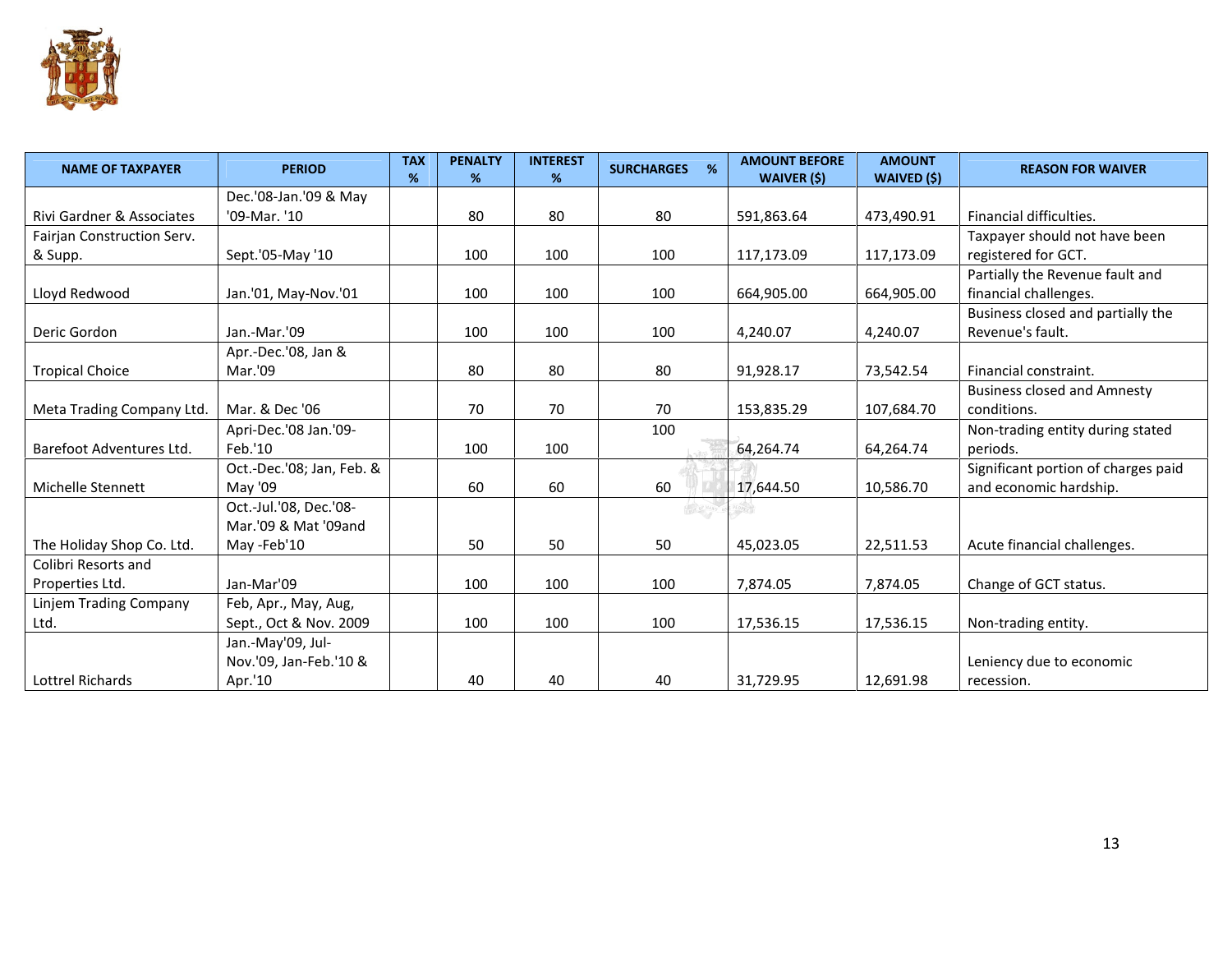

| <b>NAME OF TAXPAYER</b> | <b>PERIOD</b>              | <b>TAX</b><br>% | <b>PENALTY</b><br>% | <b>INTEREST</b><br>% | <b>SURCHARGE</b><br>%<br>S. | <b>AMOUNT</b><br><b>BEFORE</b><br><b>WAIVER (\$)</b> | <b>AMOUNT</b><br>WAIVED (\$) | <b>REASON FOR WAIVER</b>               |
|-------------------------|----------------------------|-----------------|---------------------|----------------------|-----------------------------|------------------------------------------------------|------------------------------|----------------------------------------|
|                         | Oct.'07-Apr.'08, Jan.'09,  |                 |                     |                      |                             |                                                      |                              | Compliance history, financial          |
|                         | May.'09, Jul '09, Nov.'09  |                 |                     |                      |                             |                                                      |                              | challenges and partially Revenue's     |
| Realjam TV Ltd.         | & Jan.'10                  |                 | 95                  | 95                   | 95                          | 2,527,515.75                                         | 2,401,139.96                 | fault.                                 |
|                         | Jan-Mar.'07, May-          |                 |                     |                      |                             |                                                      |                              |                                        |
|                         | Aug.'07, Oct-Dec.'07,      |                 |                     |                      |                             |                                                      |                              |                                        |
| <b>Esther Ricketts</b>  | Jan.'09, April-Dec.'09     |                 | 50                  | 50                   | 50                          | 74,993.09                                            | 37,496.55                    | Financial challenges.                  |
|                         |                            |                 |                     |                      |                             | 51,694.19                                            |                              | Inactivity during periods stated and   |
|                         | Apr.'08, Jul.'08, Aug.'08- |                 |                     |                      |                             |                                                      |                              | should not have been registered for    |
| Pride Manchester        | Jun.'09, Aug-Nov.'09       |                 | 100                 | 100                  | 100                         |                                                      | 51,694.19                    | GCT.                                   |
|                         | May-Jul '99, Oct '99-Jul   |                 |                     |                      |                             |                                                      |                              |                                        |
| Lavern Henry            | '00 & Oct.'-Nov.'00        |                 | 100                 | 100                  | 100                         | 39,712.83                                            | 39,712.83                    | Delay in effecting closure advisory of |
|                         | Oct to Nov '00             | 100             |                     |                      |                             | 1,785.00                                             | 1,785.00                     | $a/c$ .                                |
|                         | May.'00, Nov.'05, Jan'09,  |                 |                     |                      |                             |                                                      |                              |                                        |
|                         | Aug-Sept.'06, Dec. '06-    |                 |                     |                      |                             |                                                      |                              |                                        |
| Mr. Zhang               | Mar'07 & Oct.'09           |                 | 30                  | 30                   | 30                          | 33,861.29                                            | 10,158.39                    | Leniency due to recession.             |
|                         | Jan-Jun.'02, Sept.-        |                 |                     |                      |                             |                                                      |                              |                                        |
|                         | Dec.'03, Sept.-Dec.'04,    |                 |                     |                      |                             |                                                      |                              | Partially the Revenue's administrative |
|                         | Oct.'05-Mar.'06, Jun.'06,  |                 |                     |                      |                             |                                                      |                              | errors; business closed due to theft   |
| Claud Cain              | Mar.-Apr.'08 & Mar.'09     |                 | 100                 | 100                  | 100                         | 7,625,507.31                                         | 7,625,507.31                 | and taxpayer's serious illness.        |
|                         | May-Jun.'01, May-          |                 |                     |                      |                             |                                                      |                              |                                        |
|                         | Jun.'03.Jan-Feb.'05,       |                 |                     |                      |                             |                                                      |                              |                                        |
|                         | Sept.05, Feb.'06, Apr.'08  |                 |                     |                      |                             |                                                      |                              |                                        |
| T.J. Enterprise         | & Jul '08                  |                 | 80                  | 80                   | 80                          | 145,225.28                                           | 116,180.22                   | To encourage compliance.               |
|                         | Nov.'05,                   |                 |                     |                      |                             |                                                      |                              |                                        |
|                         | May, Jun, Nov., & Dec.'07, |                 |                     |                      |                             |                                                      |                              |                                        |
|                         | Feb, Apr. May, Jul. Oct.   |                 |                     |                      |                             |                                                      |                              |                                        |
| Junior Waugh            | & Dec.'08 & Jan-Mar.'09    |                 | 80                  | 80                   | 80                          | 90,250.75                                            | 72,200.60                    | Time taken by Revenue to rectify a/c.  |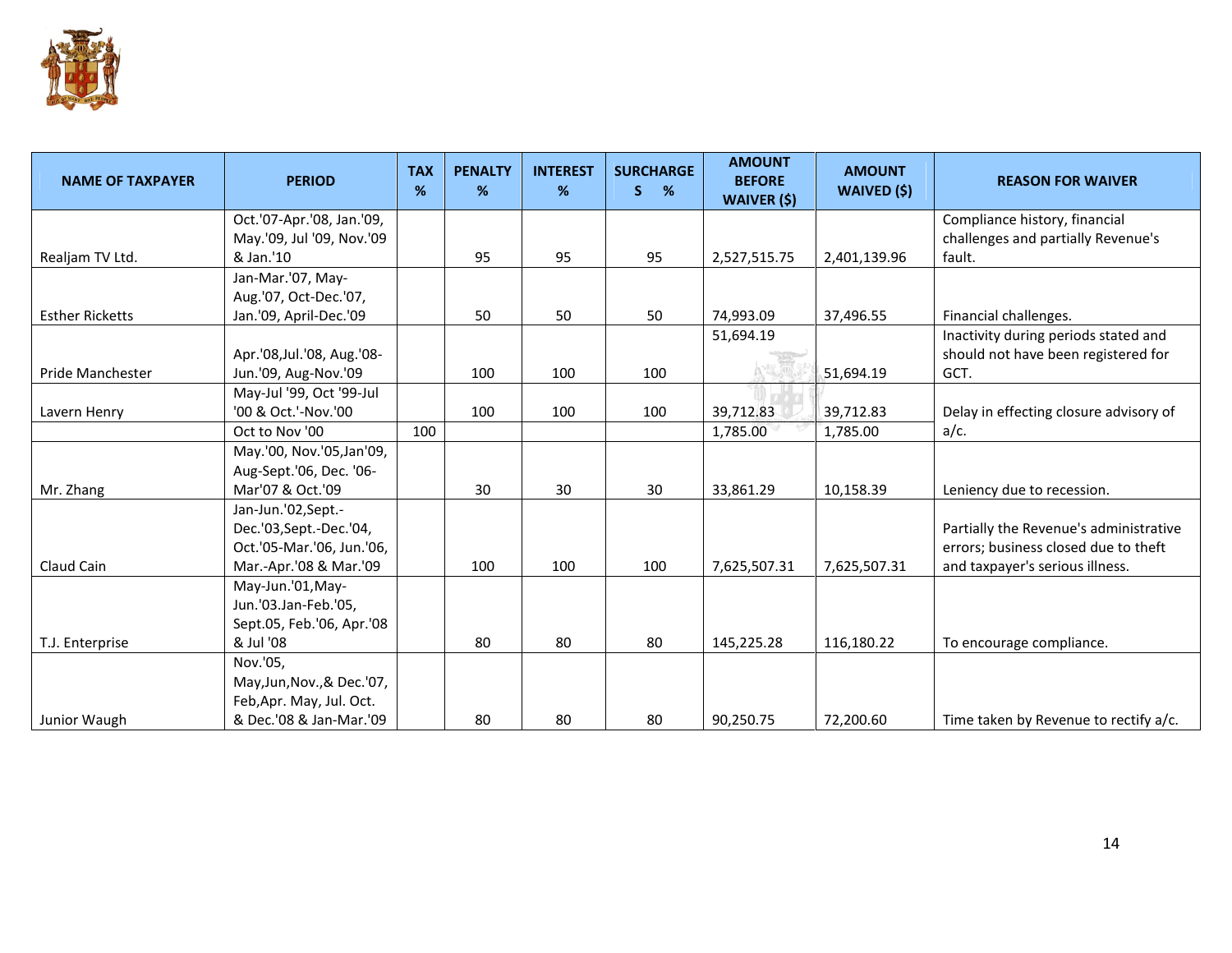

|                                             |                                                                                                                                                                                                                                                                                                                                                                      |                 |                     |                      |                             | <b>TAS</b>                                           |                                     |                                                                                                                    |
|---------------------------------------------|----------------------------------------------------------------------------------------------------------------------------------------------------------------------------------------------------------------------------------------------------------------------------------------------------------------------------------------------------------------------|-----------------|---------------------|----------------------|-----------------------------|------------------------------------------------------|-------------------------------------|--------------------------------------------------------------------------------------------------------------------|
| <b>NAME OF TAXPAYER</b>                     | <b>PERIOD</b>                                                                                                                                                                                                                                                                                                                                                        | <b>TAX</b><br>% | <b>PENALTY</b><br>% | <b>INTEREST</b><br>% | <b>SURCHARGE</b><br>S.<br>% | <b>AMOUNT</b><br><b>BEFORE</b><br><b>WAIVER (\$)</b> | <b>AMOUNT</b><br><b>WAIVED (\$)</b> | <b>REASON FOR WAIVER</b>                                                                                           |
|                                             | Jan-Mar.'05, May, Aug,<br>Oct.'05-Jun'06,Aug-                                                                                                                                                                                                                                                                                                                        |                 |                     |                      |                             |                                                      |                                     |                                                                                                                    |
| Stanley Gottlieb (T/as<br>Nirvana Cottages) | Sept.'06, Nov.Dec.'06 &<br>Jul7 2009                                                                                                                                                                                                                                                                                                                                 |                 | 70                  | 70                   | 70                          | 510,274.00                                           | 357,191.80                          | Due to the nature of the entity<br>(tourism related).                                                              |
|                                             | Feb-<br>Mar'05, May, Sept., Dec.'<br>05-Feb.'06, May-Jul.'06,                                                                                                                                                                                                                                                                                                        |                 |                     |                      |                             |                                                      |                                     | Significant financial challenges and<br>leniency due to lack of knowledge of<br>procedures relating to industry in |
| R & B Auto Zone                             | Sept.'06, Dec.'08                                                                                                                                                                                                                                                                                                                                                    |                 | 95                  | 95                   | 95                          | 6,072,659.00                                         | 5,769,026.05                        | which it operates.                                                                                                 |
|                                             | May-<br>Aug.'92, Oct, Dec.'92-<br>Mar. '93, May' 93, Sept.-<br>Oct.'93, Dec.'93-<br>Aug.'94, Jun-<br>Jul.'95, Sept.'95, Jan., Mar<br>,May,Jul, Oct.'96;<br>Feb'97-Sept.'00, Oct'00-<br>Apr.'01,Jul.'01-Jun'02,<br>Aug'02-May'03,<br>Aug.'03-Jul.'04, Sept.'04-<br>Jul.'06,Sept.-Oct.'06,Jan-<br>Mar.'07, May'07, Sept.-<br>Nov.'07, Jan-<br>Feb'08, April 2008; May- |                 |                     |                      |                             | 73,000,914.27                                        |                                     |                                                                                                                    |
| <b>Market Research Services</b>             | Jun.'08                                                                                                                                                                                                                                                                                                                                                              |                 | 100                 | 100                  | 100                         |                                                      | 73,000,914.27                       | Amnesty conditions.                                                                                                |
| <b>TOTAL</b>                                |                                                                                                                                                                                                                                                                                                                                                                      |                 |                     |                      |                             | 140,449,144.78                                       | 135,615,865.86                      |                                                                                                                    |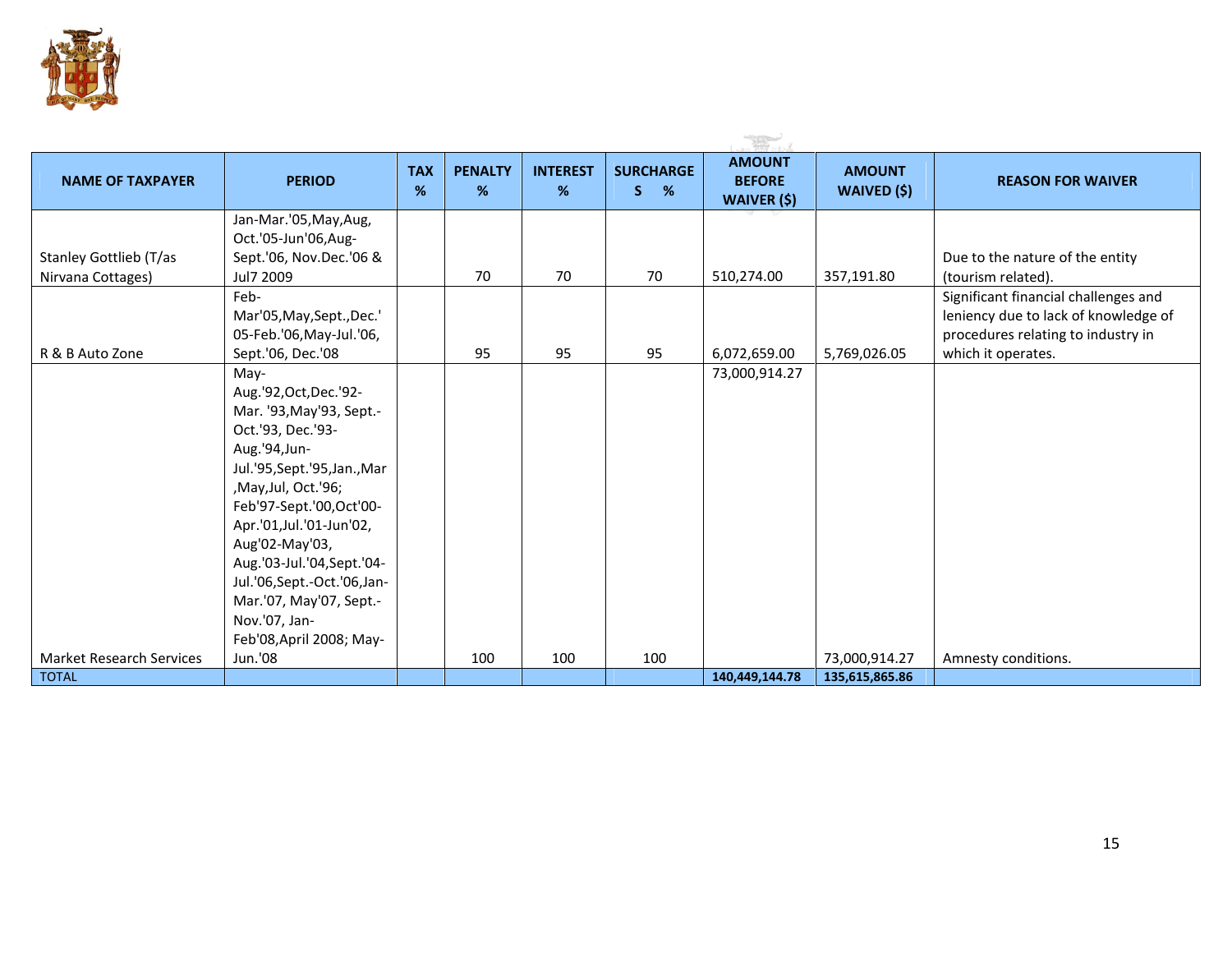

## TAXPAYER APPEALS DEPARTMENT

PAYE Waivers Approved for the Period July 1 – July 31, 2010

| <b>NAME OF TAXPAYER</b>          | <b>PERIOD</b>                                               | <b>PENALTY</b><br>% | <b>AMOUNT BEFORE</b><br><b>WAIVER (\$)</b> | <b>AMOUNT</b><br>WAIVED (\$) | <b>REASON FOR WAIVER</b>                                                                                |
|----------------------------------|-------------------------------------------------------------|---------------------|--------------------------------------------|------------------------------|---------------------------------------------------------------------------------------------------------|
|                                  |                                                             |                     |                                            |                              | Revenue's fault - extended period taken to transfer                                                     |
| Sweetcraft                       | Dec-06                                                      | 100                 | 29,425.66                                  | 29,425.66                    | credit within the a/c.                                                                                  |
| <b>Russell Investment</b>        | 2007,2008 & 2009                                            | 30                  | 515,981.00                                 | 154,794.30                   | Downturn in business and financial constraints.                                                         |
| <b>Asphaltic Concrete</b>        | Mar-May & Oct.'08,                                          |                     |                                            |                              | Leniency as taxpayer has made good effort to liquidate                                                  |
| Enterprise                       | Mar.'09; Mar.-May.'10                                       | 30                  | 22,830.74                                  | 6,849.22                     | principal and to encourage future compliance.                                                           |
| <b>General Road</b>              | Dec.'00,<br>Dec.'01, Dec.'07, Jan.-<br>May & Oct.'08 & Mar- |                     |                                            |                              | Leniency as taxpayer has made good effort to liquidate                                                  |
| Construction                     | May '10                                                     | 30                  | 62,294.03                                  | 18,688.21                    | principal and to encourage future compliance.                                                           |
| <b>General Paving</b><br>Company | Nov. '05; Dec.'07, Jan-<br>May & Oct.'08, Mar.-<br>May'10   | 30                  | 65,668.71                                  | 19,700.61                    | Leniency as taxpayer has made good effort to liquidate<br>principal and to encourage future compliance. |
| Joseph Holding Ltd.              | Dec.'08, Jan-Jul & Oct-<br>Dec. '09                         | 50                  | 107,500.78                                 | 53,750.39                    | Financial constraints.                                                                                  |
| Rhodes Hall High School          | 2008,2009 & Feb 10                                          | 100                 | 99,962.00                                  | 99,962.00                    | Government institution.                                                                                 |
| Interior's Construction          | 1998,2000,2007,2008 &<br>2009                               | 60                  | 77,240.00                                  | 46,344.00                    | Nature of industry and location.                                                                        |
| C Chatani Ltd.                   | Jan.'99-April '10                                           | 60                  | 299,807.00                                 | 179,884.20                   | To assist with compliance and effort made to settle<br>principal.                                       |
| Superdeal Hardware               |                                                             |                     |                                            |                              |                                                                                                         |
| Ltd.                             | 2003,2007-2008                                              | 40                  | 138,054.00                                 | 55,221.60                    | Financial challenges.                                                                                   |
| Beep Beep Tyres,                 | Dec.'07, Feb-Aug.'08,                                       |                     |                                            |                              |                                                                                                         |
| <b>Batteries &amp; Lubes</b>     | Dec.'8-Dec.'09                                              | 60                  | 272,652.00                                 | 163,591.20                   | Financial challenges.                                                                                   |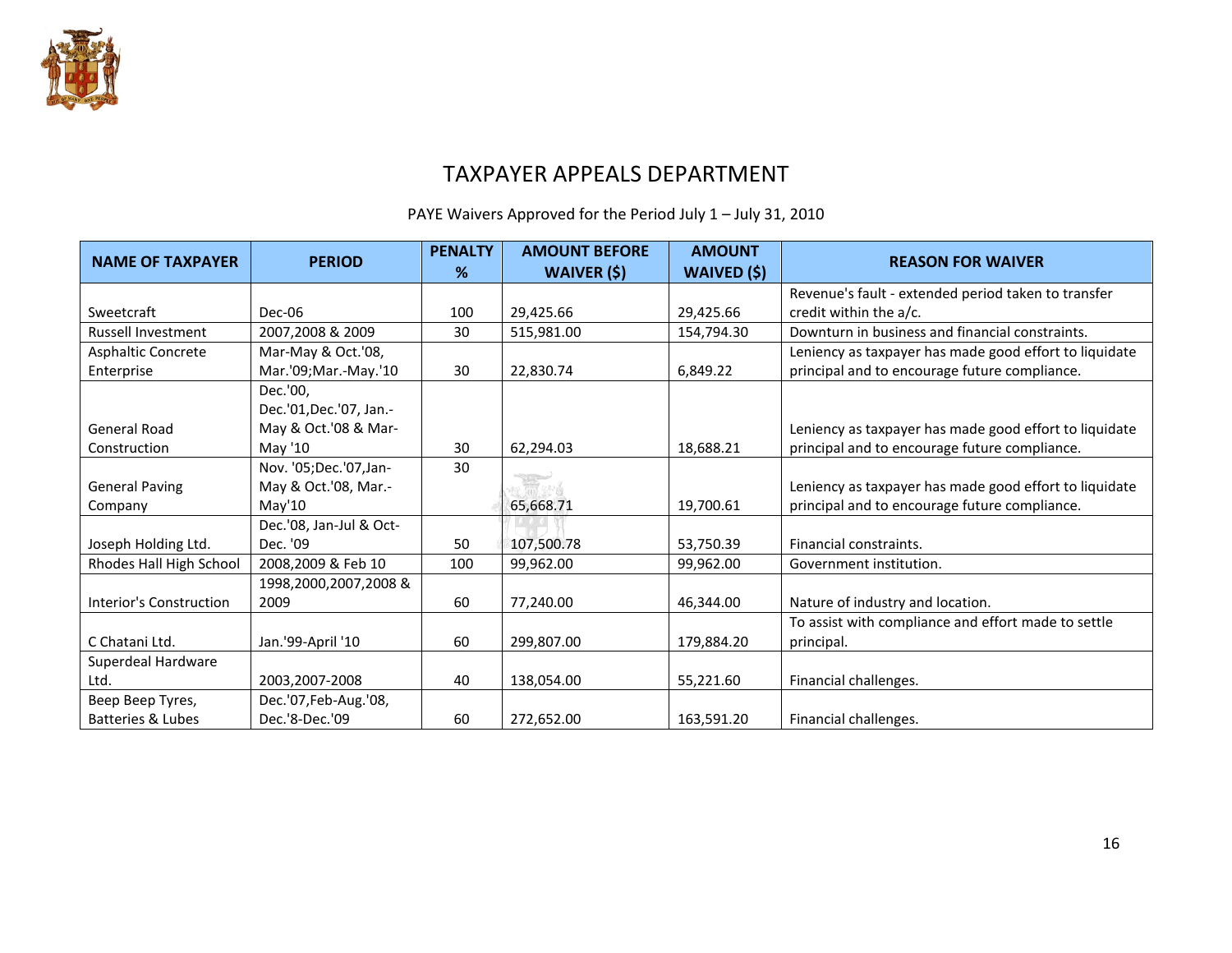

| <b>NAME OF TAXPAYER</b>        | <b>PERIOD</b>           | <b>PENALTY</b><br>% | <b>AMOUNT BEFORE</b><br><b>WAIVER (\$)</b> | <b>AMOUNT</b><br>WAIVED (\$) | <b>REASON FOR WAIVER</b>                                  |
|--------------------------------|-------------------------|---------------------|--------------------------------------------|------------------------------|-----------------------------------------------------------|
|                                |                         |                     |                                            |                              | Waiver granted by Hon. Min. of Finance. Taxpayer          |
| Falmouth Heritage              |                         |                     |                                            |                              | settled to qualify for amnesty but insignificant amount   |
| Renewal                        | 2006 & 2007             | 100                 | 226,894.12                                 | 226,894.12                   | remained.                                                 |
| <b>Consumables Direct</b>      |                         |                     |                                            |                              |                                                           |
| Sales Ltd.                     | Oct.-Dec.'08 & Dec. '09 | 70                  | 196,538.97                                 | 137,577.28                   | Leniency as economy in recession.                         |
| Lewis & Family Cons.           |                         |                     |                                            |                              |                                                           |
| and Cleaning Ser.              | Jan.-Oct. 2009          | 60                  | 11,174.75                                  | 6,704.85                     | Main client NSWMA who paid late.                          |
| <b>Omega Manufacturing</b>     | Dec.'07,jan-April.'08,  |                     |                                            |                              |                                                           |
| Co. Ltd.                       | Jun.-Dec.'08 & Jan.'10  | 60                  | 144,405.46                                 | 86,643.28                    | Financial constraints.                                    |
| MRD Inventory Mgt.             | Dec.'08 & Oct-Mar.'10   | 60                  | 181,634.39                                 | 108,980.63                   | Financial challenges.                                     |
| Global Mgt. Services           | Oct.'08, April 2009 &   |                     |                                            |                              |                                                           |
| Ltd.                           | Feb. 2010               | 50                  | 106,314.34                                 | 53,157.17                    | Leniency due to returned cheque.                          |
|                                | Jun.'08, Mar-Apr.'09,   | 70                  |                                            |                              |                                                           |
|                                | Jul.'09-Jan.'10 & Mar-  |                     |                                            |                              |                                                           |
| Jamaica Aggregates             | May '10                 |                     | 190,944.29                                 | 133,661.00                   | Severe financial constraints.                             |
|                                | Dec.'06, Aug.'09,       |                     |                                            |                              |                                                           |
|                                | Nov'09, Dec.'09, & Jan- |                     |                                            |                              | Financial constraints and time taken to complete          |
| Hyque Marketing Ltd.           | Feb.'10                 | 70                  | 258,109.46                                 | 180,676.62                   | payment arrangements.                                     |
|                                | Dec.'04, Dec.'07 &      |                     |                                            |                              |                                                           |
| Food For The Poor              | Jul.'09                 | 100                 | 500.010.73                                 | 500.010.73                   | Nature of the entity.                                     |
|                                | Dec.'04, Dec.'05 &      |                     |                                            |                              |                                                           |
| <b>Technological Solutions</b> | Nov.'07                 | 85                  | 346,786.90                                 | 294,768.87                   | Principal settled and good compliance rating.             |
| <b>Marva's Hair Cosmetics</b>  | 2007-2009               | 40                  | 13,253.89                                  | 5,301.56                     | Financial constraints.                                    |
|                                | 2007-2009 & Jan-April   |                     |                                            |                              |                                                           |
| Wills' Roofing                 | & Jun '10               | 50                  | 27,362.00                                  | 13,681.00                    | Dire financial constraints.                               |
|                                |                         |                     |                                            |                              | Leniency due to error/oversight re shortfall of principal |
| Sagicor Life Jamaica           | Dec-09                  | 50                  | 160,320.00                                 | 80,160.00                    | that was immediately paid.                                |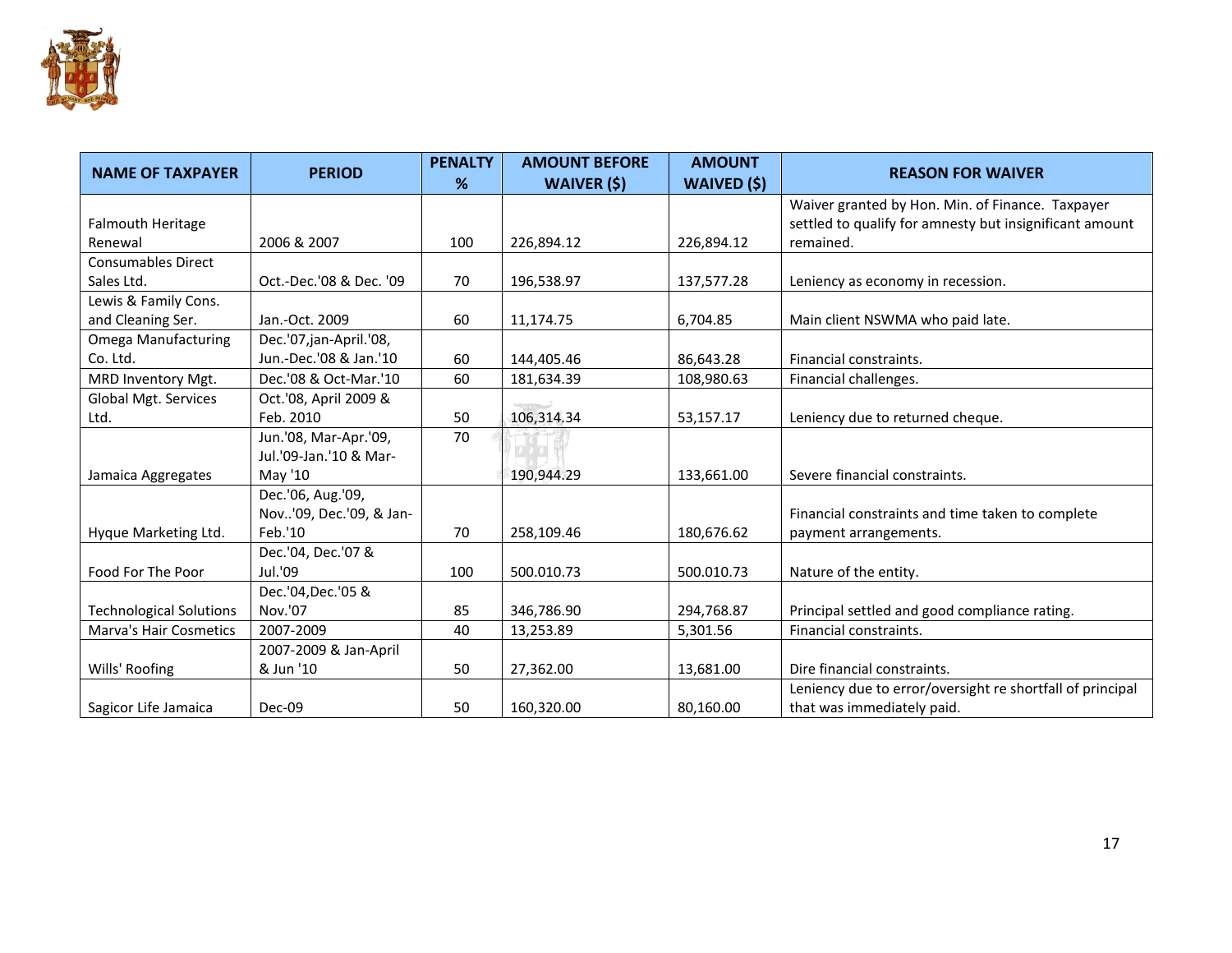

| <b>NAME OF TAXPAYER</b> | <b>PERIOD</b>           | <b>PENALTY</b><br>% | <b>AMOUNT BEFORE</b><br><b>WAIVER (\$)</b> | <b>AMOUNT</b><br><b>WAIVED (\$)</b> | <b>REASON FOR WAIVER</b>             |
|-------------------------|-------------------------|---------------------|--------------------------------------------|-------------------------------------|--------------------------------------|
|                         | Dec 04, Dec 06, Sept 07 | 60                  |                                            |                                     |                                      |
| Loran V. Boutique Ltd.  | to Sept 08 and Dec 09   |                     | 15.216.09                                  | 9,129.65                            | Financial challenges.                |
| Richard Desouza (T/as   |                         |                     |                                            |                                     |                                      |
| Plant World)            | Dec-05                  | 40                  | 56,243.50                                  | 22,497.40                           | Financial challenges.                |
| Azan's House of Fabrics | Fe.'08-June 2010        | 60                  | 235,952.75                                 | 141,571.65                          | Cash flow challenges.                |
| <b>Western Sports</b>   | 2007-2009               | 50                  | 72,765.00                                  | 36,382.50                           | Leniency given economy in recession. |
| Team Builders Ltd.      | 2007-2009               | 60                  | 93,876.00                                  | 56,325.60                           | Financial challenges.                |
| <b>TOTAL</b>            |                         |                     | 4,029,207.83                               | 2,422,324.57                        |                                      |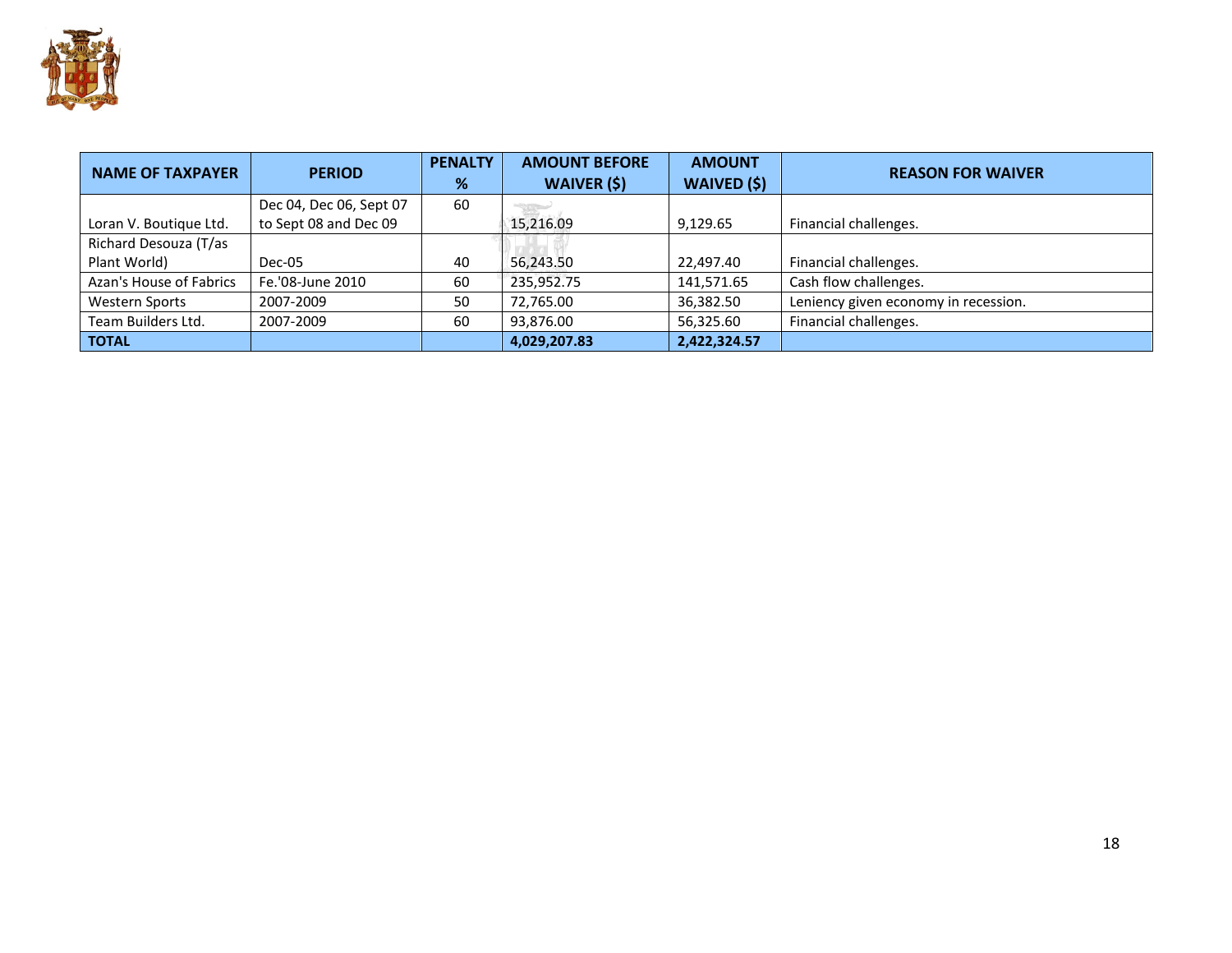

### TAXPAYER APPEALS DEPARTMENT

Transfer Tax & Stamp Duty Waivers for the July 1 – July 31, 2010

| <b>NAME OF TAXPAYER</b>      | <b>TAX</b><br>% | <b>PENALTY</b><br>$\%$ | <b>INTEREST</b><br>% | <b>AMOUNT BEFORE</b><br><b>WAIVER (\$)</b> | AMOUNT WAIVED (\$) | <b>REASON FOR WAIVER</b>                                 |
|------------------------------|-----------------|------------------------|----------------------|--------------------------------------------|--------------------|----------------------------------------------------------|
|                              |                 |                        |                      |                                            |                    | Outside of taxpayer's control to resubmit documents      |
|                              |                 |                        |                      |                                            |                    | on time.                                                 |
| Alphanso Francis             |                 | 80                     |                      | 63,760.00                                  | 51,008.00          |                                                          |
|                              |                 |                        |                      |                                            |                    | Relief to Salvation Army and Jamaica Cancer Society as   |
|                              |                 |                        |                      |                                            |                    | part of properties transferred to those entities. Waiver |
|                              |                 |                        |                      |                                            |                    | granted by Hon. Min. of Finance.                         |
| <b>Estate: Melita Aarons</b> | 100             |                        | 100                  | 697,961.91                                 | 697,961.91         |                                                          |
| Estate: Sera Heron           | 20              |                        |                      | 159,500.00                                 | 31,900.00          | Financial plight, age of taxpayer and location of        |
|                              |                 |                        |                      |                                            |                    | property.                                                |
|                              |                 |                        | 100                  | 158,678.00                                 | 158,678.00         |                                                          |
|                              |                 |                        |                      |                                            |                    | Leniency based on circumstances faced by taxpayer of     |
|                              |                 |                        |                      |                                            |                    | level of time taken by developers to complete housing    |
|                              |                 |                        |                      |                                            |                    | units and matter was in court, and tardiness of          |
|                              |                 |                        |                      |                                            |                    | attorney to submit documents.                            |
| Peter Depass                 |                 | 100                    |                      | 323,420.00                                 | 323,420.00         |                                                          |
| Patrick Howard Addlery (et   |                 |                        |                      |                                            |                    | <b>Financial constraints</b>                             |
| al)                          |                 | 100                    |                      | 105,000.00                                 | 105,000.00         |                                                          |
|                              |                 |                        |                      |                                            |                    | To correct error of transfer to incorrect purchaser by   |
|                              |                 |                        |                      |                                            |                    | NHT.                                                     |
| Robert Wright et al          | 100             |                        |                      | 80,000.00                                  | 80,000.00          |                                                          |
|                              |                 |                        |                      |                                            |                    | Leniency based on late submission of sales agreement     |
|                              |                 |                        |                      |                                            |                    | by transferor and ignorance of procedures.               |
| <b>Tricia Henry</b>          |                 | 100                    |                      | 94,520.00                                  | 94,520.00          |                                                          |
|                              |                 |                        |                      |                                            |                    | <b>Financial constraints</b>                             |
| Estate: Reginald Balkaram    |                 |                        | 60                   | 284,967.12                                 | 170,980.27         |                                                          |